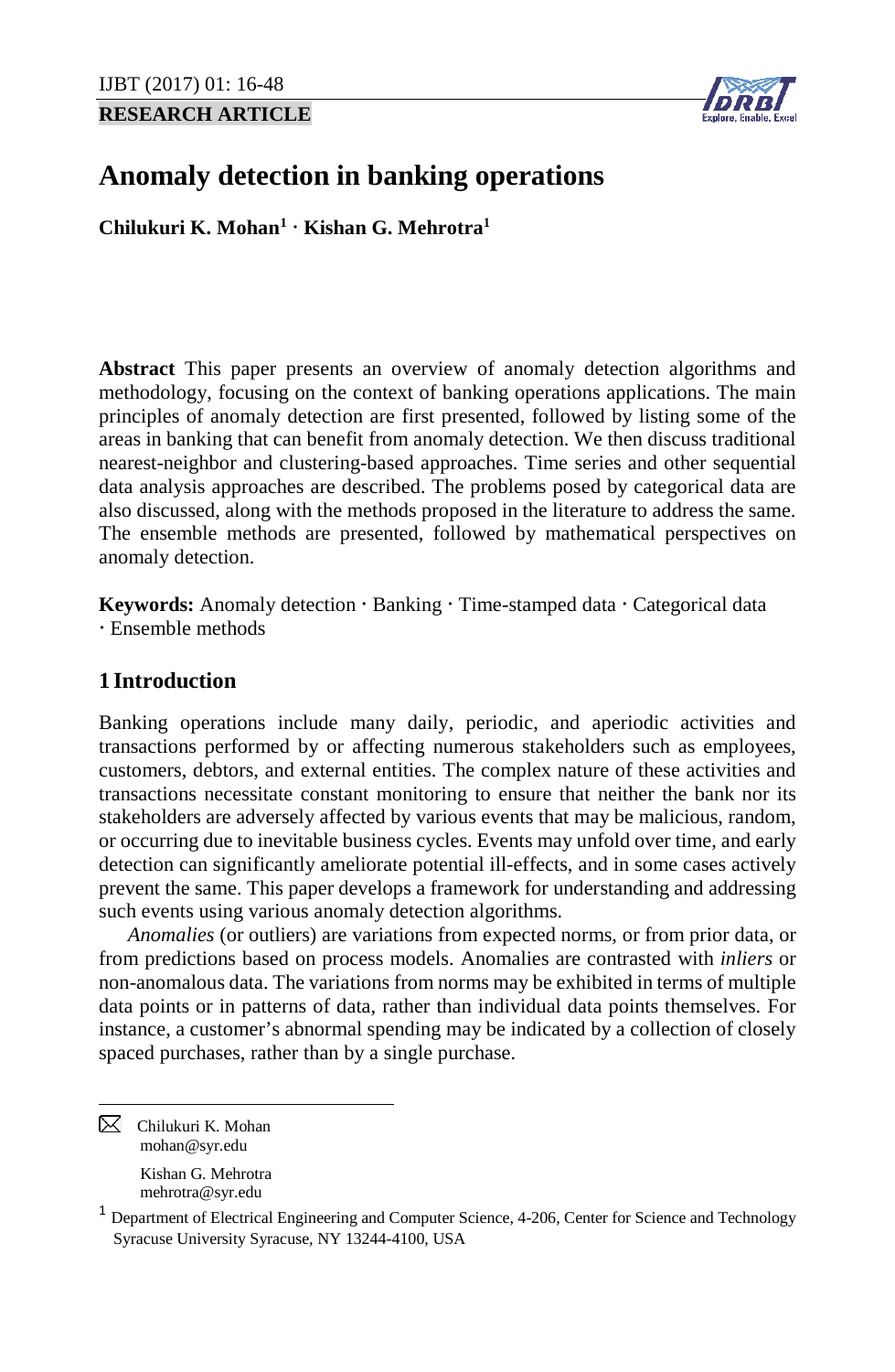In some cases, norms may be derived from the knowledge of experts who have examined past data; in other cases, machine learning or data mining algorithms may have been applied to prior data. In the supervised learning context (also known as the signature-based approach), the data used to build the model is pre-characterized by experts (or prior observations), so that the anomaly detection task merely involves measuring the variation of new data from such models. However, many practical applications involve the unsupervised learning context, in which no prior labels conclusively distinguish anomalous data from normal data.

Unsupervised fraud detection approaches are particularly important since new fraudulent attacks are being invented every day and signature based techniques are unable to detect them. Researchers have also explored semi-supervised problems in which some data identified as belonging to the majority (normal) classes is available, although not all data is labelled.

Classical unsupervised anomaly detection algorithms focus on identifying anomalies from a finite set  $\boldsymbol{D}$  of data points  $\boldsymbol{x}_i$  that are described using  $d$  numerical dimensions or attributes. First, we define a distance measure between two data points, such as the Euclidean distance measure,

$$
d(x_i, x_j) = \frac{1}{d} \sum_{k=1}^{d} (x_{i,k} - x_{j,k})^2
$$

Such a distance measure is often extended to define a related distance measure  $d(x_i, S)$  between a data point  $x_i$  and a set *S* of data points, such as the average distance between  $x_i$  and all points in *S*. Often, though not always, the data is first clustered (using an algorithm such as the k-means algorithm), and *S* is chosen to be the cluster of points nearest to  $x_i$ . This distance measure is then used to estimate an "outlierness" or *anomaly score* indicator α, such as the distance between a point and its *k* nearest neighbors, often linearly normalized to ensure that  $0 \le \alpha(x_i) \le 1$ . A point  $x_i$  is then defined to be anomalous if  $\alpha(x_i)$  exceeds a predetermined threshold, or is among the *m* highest anomaly scores among points in *S*, if the goal is to find *m* such points.

There is a vast literature on such anomaly detection algorithms, as well as on clustering algorithms on which they are based. Markou and Singh [53, 54], Hodge and Jim [37], Agyemang *et al.* [5], Chandola *et al.*[17, 18] and Pimentel et al. [60] provide extensive surveys for particular domains from different point of views, but the focus is mostly on signature-based fraud detection techniques. Sabau [64, 8], Patcha *et al.* [58] also present various anomaly detection techniques based on supervised, unsupervised and clustering methods.

This paper focuses on anomaly detection problems that arise in the banking context, and develops a framework to understand the same, addressing how such problems differ from the classic anomaly detection problems described in the preceding paragraph. In particular, we focus on problems where:

- Some data attributes are categorical (making the formulation of numerical distance measures infeasible or awkward);
- Some domain knowledge is available (so that the problem is neither fully supervised nor unsupervised, not even semi-supervised in the formal sense);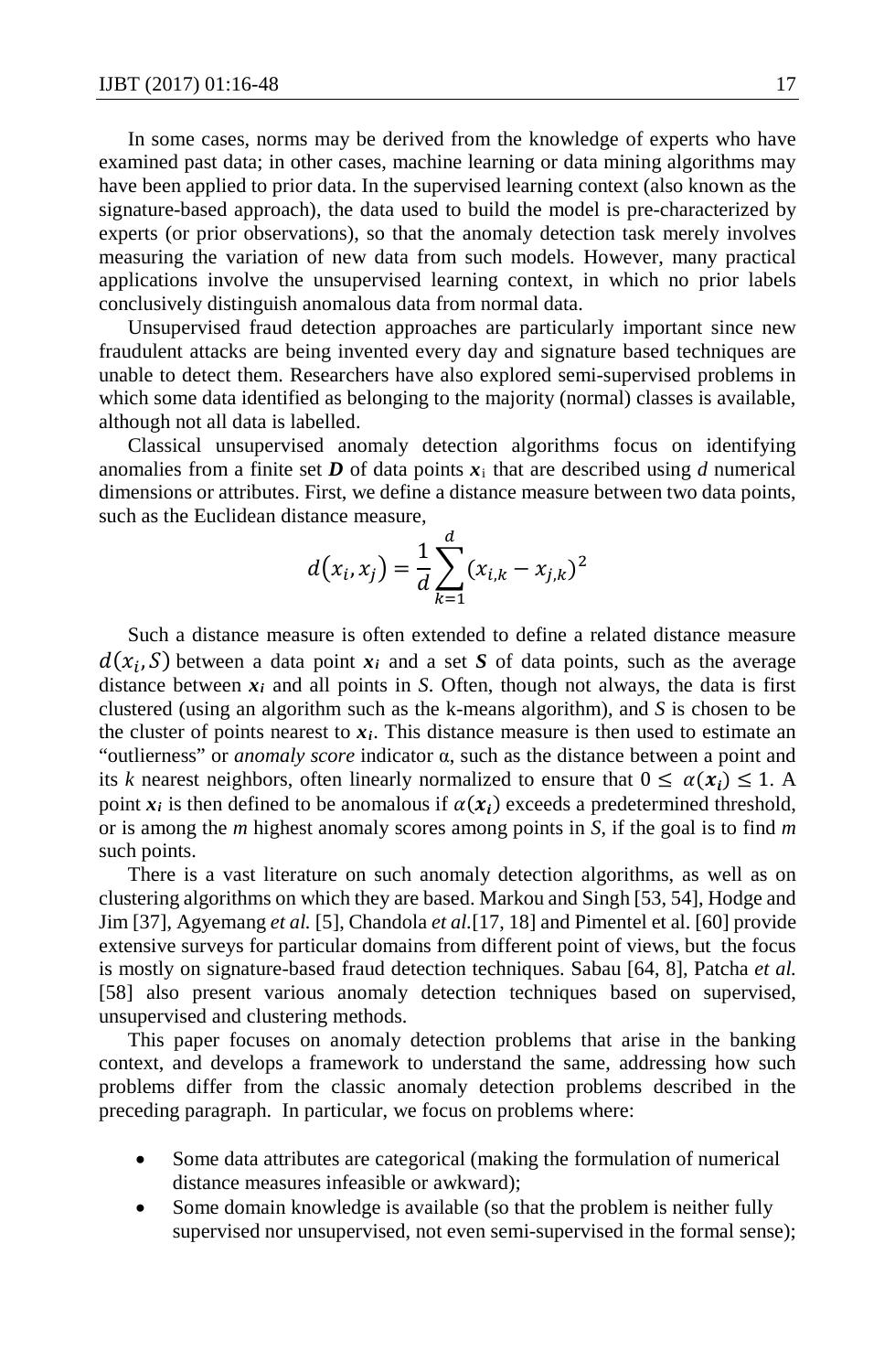- Data arrives over time (so that anomalousness must be judged in the context of immediately preceding data); and
- May be inherently heterogeneous (so that anomalies of different kinds may appear in the data).

We categorize anomaly detection problems depending on whether the data being examined is a set, a sequence, or a structure of inherently higher dimensionality, leading to three major categories:

- 1. Point anomaly: One or more anomalous points in a collection of data points;
- 2. Contextual anomaly: A point that may be anomalous with respect to its neighbors, or to other data points that share a context or some features; and
- 3. Collective anomaly: A collection of (similar) data points that behave differently from other collections in the entire dataset. An individual data point may not then be considered anomalous by itself, but is considered anomalous in conjunction with other data points in a collection.

The first category is addressed by traditional algorithms based on separating a single outlier data point from others, e.g., whether an item purchased by an accountholder is substantially different from anything purchased by him in the past. The second emerges in analyzing data that arrives over time, e.g., higher credit card expenses may not be anomalous if incurred during a festive month, but may be anomalous during a non-festive month. A collection of numerous credit card purchases during a single day may be considered anomalous, although each purchase by itself cannot be flagged as anomalous; this illustrates the third category, often ignored by the literature.

A major problem in anomaly detection is a lack of effective general purpose anomaly detection techniques because an anomaly detection technique in one domain may not be suitable for other domains; both the normal and abnormal behaviours vary from domain to domain. For example, the techniques used to finding out anomalies in stock exchange transactions may not work well for network traffic analysis, although they both make use of transaction data [45].

 Section 2 discusses banking applications where anomaly detection is useful. Section 3 presents traditional anomaly detection approaches, particularly those based on clustering. Time series approaches are sketched in Section 4. Section 5 discusses anomaly detection in the context of categorical data. Ensemble approaches are discussed in Section 6. This is followed by simple mathematical formulations of the problems addressed, in Section 7. Concluding remarks in Section 8 summarizes the discussions.

## **2 Banking applications of anomaly detection**

Many banking applications require the use of anomaly detection methodologies. For instance, credit card and mobile phone fraud occurrences include a variety of scams that steal data and wealth from individuals and organizations. To prevent the misuse of any account, it is necessary to detect any unusual usage pattern by monitoring the customer's usage pattern and looking for any deviation from prior usage patterns.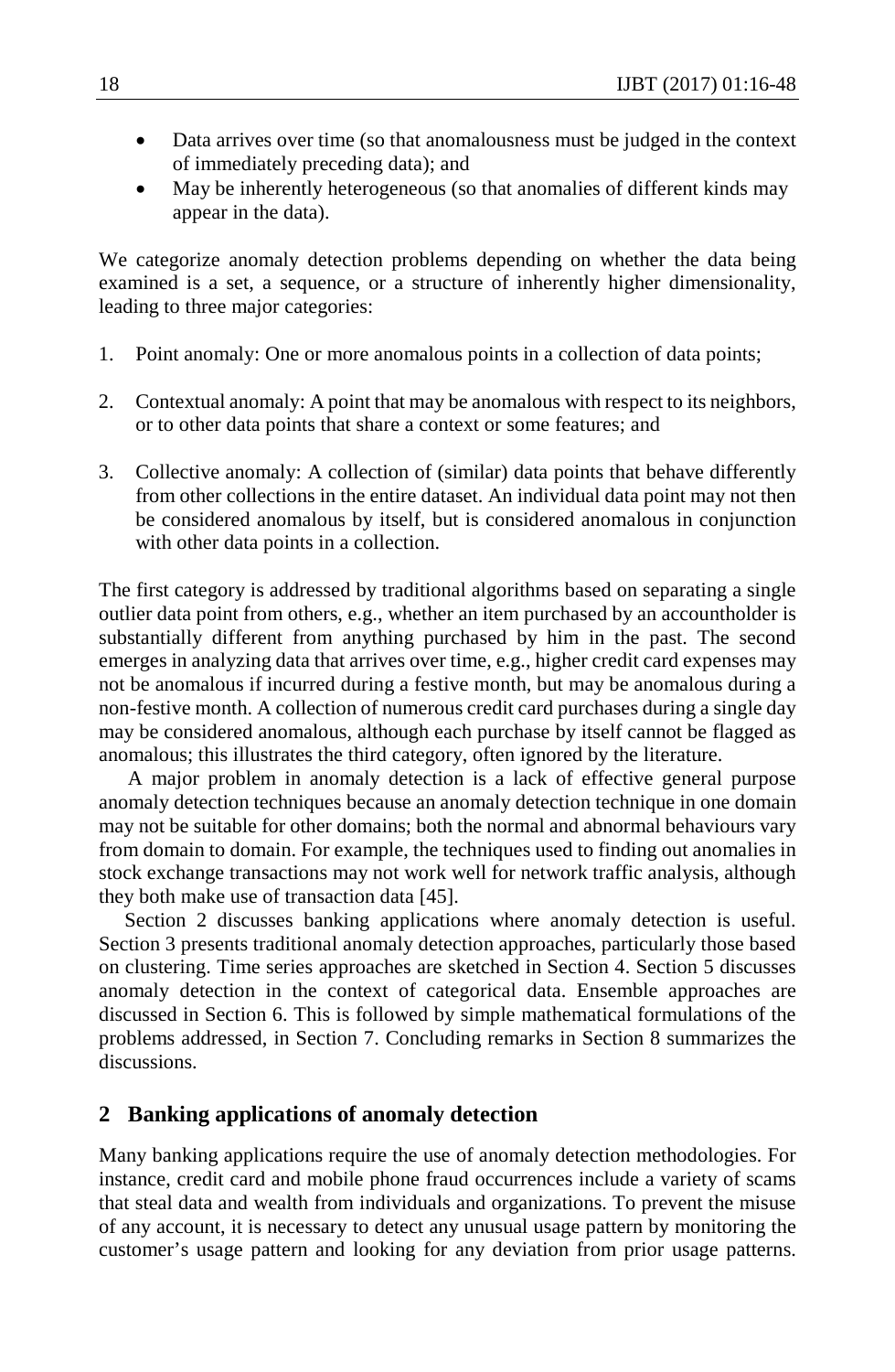Insurance fraud includes cases where criminals manipulate the claim processing system by submitting documents whose contents contain untruths. In insider trading, criminals make use of crucial information before it is made public, to make illicit profits and manipulate stock prices; early detection is important.

Three broad classes of applications can be distinguished: behavior tracking, situation awareness, and fraud. Most of this section, and the focus of most work in this area, is on fraud; we first describe the other two areas.

### **2.1 Behavior tracking**

Customer behavior tracking can provide clues to assist marketing efforts, and to enable advising processes aimed at preventing deterioration of the financial status of any customer. Examples include cases where spending patterns of customers begin to diverge significantly from prior history, as well as information regarding purchase behaviors that may suggest increased probability of specific other purchases in the future, perhaps signaling changes in lifestyle.

Employee behavior tracking can be helpful to identify productive and unproductive patterns of activity, which can directly lead to reinforcing or corrective actions by managers or decision-makers.

In these contexts, we may seek to identify outliers of various kinds, comparing individual behaviors to their own past (long-term) behavior, to the behavior of the peer group to which they belong, and when compared to larger populations of individuals (e.g., all customers, or all employees in a geographical region).

### **2.2 Situation awareness**

Tracking external financial parameters and their changes over time can alert banks about how they can expect their customers and employees to behave in the future. For example, sudden changes in market indicators may lead to predictions about expected withdrawals or spending by customers. Similarly, anomalous events in overseas markets or unexpected fluctuations in currency markets may be expected to influence some day-to-day activities by large institutions that conduct business with a bank.

## **2.3 Fraud**

"Fraud" is a very broad term that is used to describe many kinds of activities, distinguished by the nature of the data and the approaches needed to detect and prevent such activities. Broadly, such activities may be classified into three groups of activities, based on the perpetrators of the same: clients/customers and their representatives, employees/officers of the bank or financial institution, and outsiders.

1. Fraudulent activities by customers or clients include money-laundering, trading in illegal goods, and deliberate attempts to mislead the bank or others *via* multiple transactions. In some cases, an account may be administered by an authorized individual who undertakes a series of transactions resulting in a loss for the primary account-holder or beneficiary. Analysis of transaction sequences over time (and compared to patterns for other accounts) can reveal anomalies that require careful analysis and further investigation.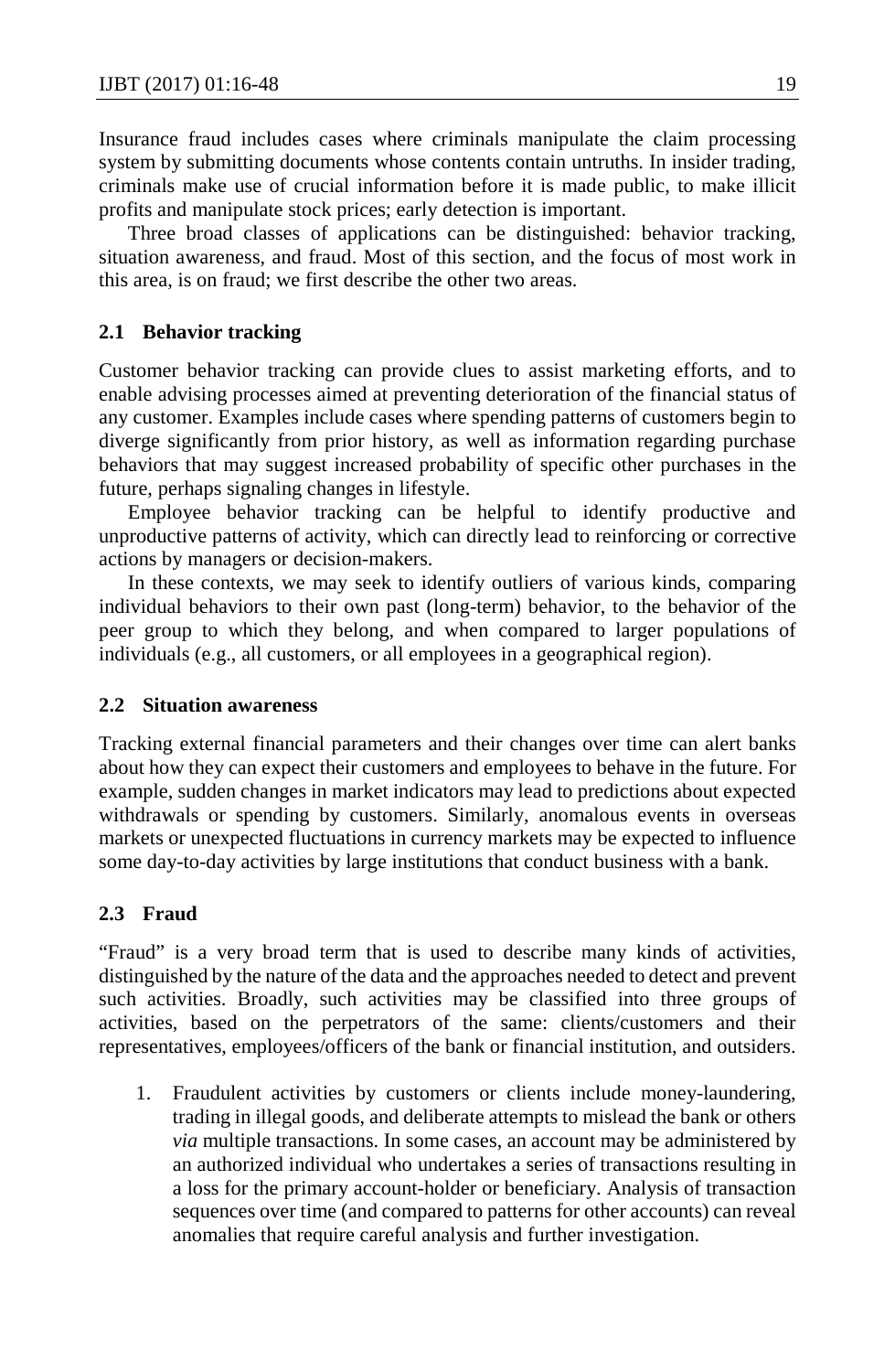- 2. Bank employees have access to enormous amounts of data and are trusted to take care of their customers' accounts with the highest standards of ethics. Unfortunately, some cases have emerged in the past where employees have exploited internal knowledge of the system to obtain personal benefits, or to indulge in risky trading behavior contrary to the mission and principles of their employer. Many such cases can be detected by looking for anomalies in the behaviors (over time) of employees authorized to access customer accounts.
- 3. Most serious are cases of purchases and cash withdrawals by unauthorized individuals, and by illegal trading of customer information, violating privacy and exposing customers to increased risk. Unsurprisingly, these have attracted the greatest attention in the industry and the research community. In particular, examples of credit card fraud (and data compromises) are considered to be prototypical of situations in which anomaly detection algorithms can help, and we discuss this example in greater detail below.

When a debit or credit card is illegally used by an outsider, the nature of the purchase (amount, location, timing, etc.) can be compared to other purchases by the legitimate credit card user and flagged as an anomaly. Sometimes, the anomaly may consist in identifying a sudden increase in the (short-term) frequency of purchases (e.g., a flurry of successive transactions, none of which is a large amount). The nature of the item purchased may also signify increased probability of fraud; e.g., online purchases of electronics and expensive clothes may indicate fraud, if the nature of the items purchased is substantially different from prior purchases.

Irrespective of which anomaly detection algorithm is applied, there is always uncertainty in the decision-making, with both false positives (legitimate transactions being flagged as fraudulent) and false negatives (fraudulent transactions that are not caught by the anomaly detection algorithm) occurring with some probability. The direct cost involved in false negatives is easily measurable (the dollar amount), along with the potential for future fraudulent transactions with the same account: catching the first fraudulent transaction can help prevent others. With false positives, on the other hand, we must consider other intangible costs: most importantly, unpleasant interactions with the customer may ensue, with reduced customer satisfaction and potential loss of future business with that customer, as well as members of their organizations and social circles.

## **3 Principles of traditional anomaly detection**

Traditional anomaly detection algorithms are formulated as solutions to the problem of identifying a small subset *s* of data points from a given set *D*, such that points in *s* are significantly different from those in  $D\$ *s* (i.e., points in *D* but not in *s*). Abstractly, the problem of finding *m* most anomalous data points in a numerical multidimensional data set  $D$ , with a specific distance measure,  $d$ , may be viewed as an optimization problem with the goal of finding *s*, a subset of *D* such that  $|s|=m$ , maximizing;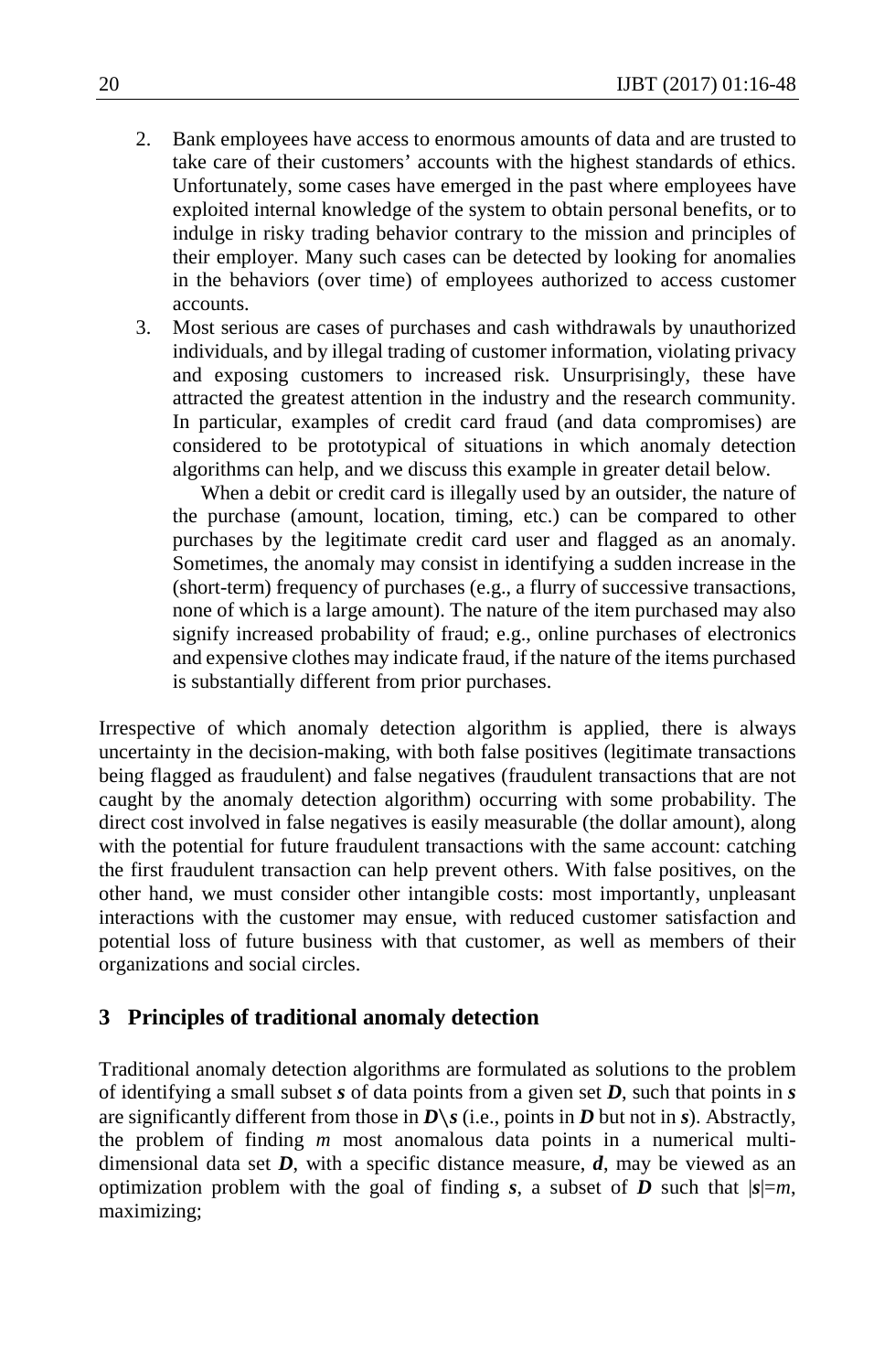$$
\sum_{x \in s} \min(d(x,y)|y \in (D \setminus s)).
$$

Specific algorithms often focus on formulating an anomaly score (or outlierness) function which can be used to compare pairs of points, such that  $\alpha(x) > \alpha(y)$ whenever a data point x is to be considered more anomalous than another data point *y*. We can then present the results of the application of the algorithm in one of two forms, as required:

- a. find the *m* most anomalous points; or
- b. find all points whose anomaly score exceeds a specified threshold.

Cost-benefit analysis may dictate further refinements of such a procedure, as in the following example.

**Example**: Thousands of credit card transactions may occur in a minute, and computational constraints may limit the system's capacity to process more than 100 of them. Then the system should select the top 100 transactions, and a naive approach is to select these based on the anomaly score  $\alpha(x)$  alone. But other considerations may also be important, such as the false-negative cost  $\beta(x)$ . In addition, the dollar amount of the transaction together with a quantification of other intangible costs (e.g., loss of trust in the system, and follow-up costs after fraud discovery); the cost  $\gamma(x)$  of following up the transaction as a possible fraud; and the misclassification cost  $\delta(x,$ *y*) for a false positive, where *y* indicates the customer, since the cost may be higher for some customers (e.g., a large account may be lost by the bank if the CEO of a company is upset that s/he is unable to conduct a transaction while traveling). Rational decision theory now dictates that the anomaly score  $\alpha(x)$  be translated into a probability  $p(x)$  that describes the likelihood of the transaction x being fraudulent, which can only be done if a substantial amount of prior data is available, mapping anomaly scores of previous transactions to ground truth (indicating which transactions are fraudulent). Changes to the algorithm necessitate recalibrating the relationship between  $\alpha(x)$  and  $p(x)$ . Then the expected cost of considering a transaction as fraudulent is  $\gamma(x) + (1 - p(x))\delta(x, y)$  and the expected benefit is  $p(x) \beta(x)$ . Hence the main criterion for selecting transactions for further processing should be:

$$
C(x,y) = p(x)\beta(x) - (\gamma(x) + (1 - p(x))\delta(x,y))
$$

and the resource-constrained system should select the top 100 transactions, as compared using the overall cost measure  $C(x, y)$ .

We now consider traditional approaches to measuring the anomaly score of a transaction *x*, which essentially transforms data points into a single numerical measure.

**Distance measures** Traditional anomaly detection algorithms, applied to points in a *d*-dimensional Euclidean space with numerical coordinates, usually begin with the Euclidean distance between two points,

$$
d(\pmb{x},\pmb{y})=\sqrt{\sum_i(x_i-y_i)^2}
$$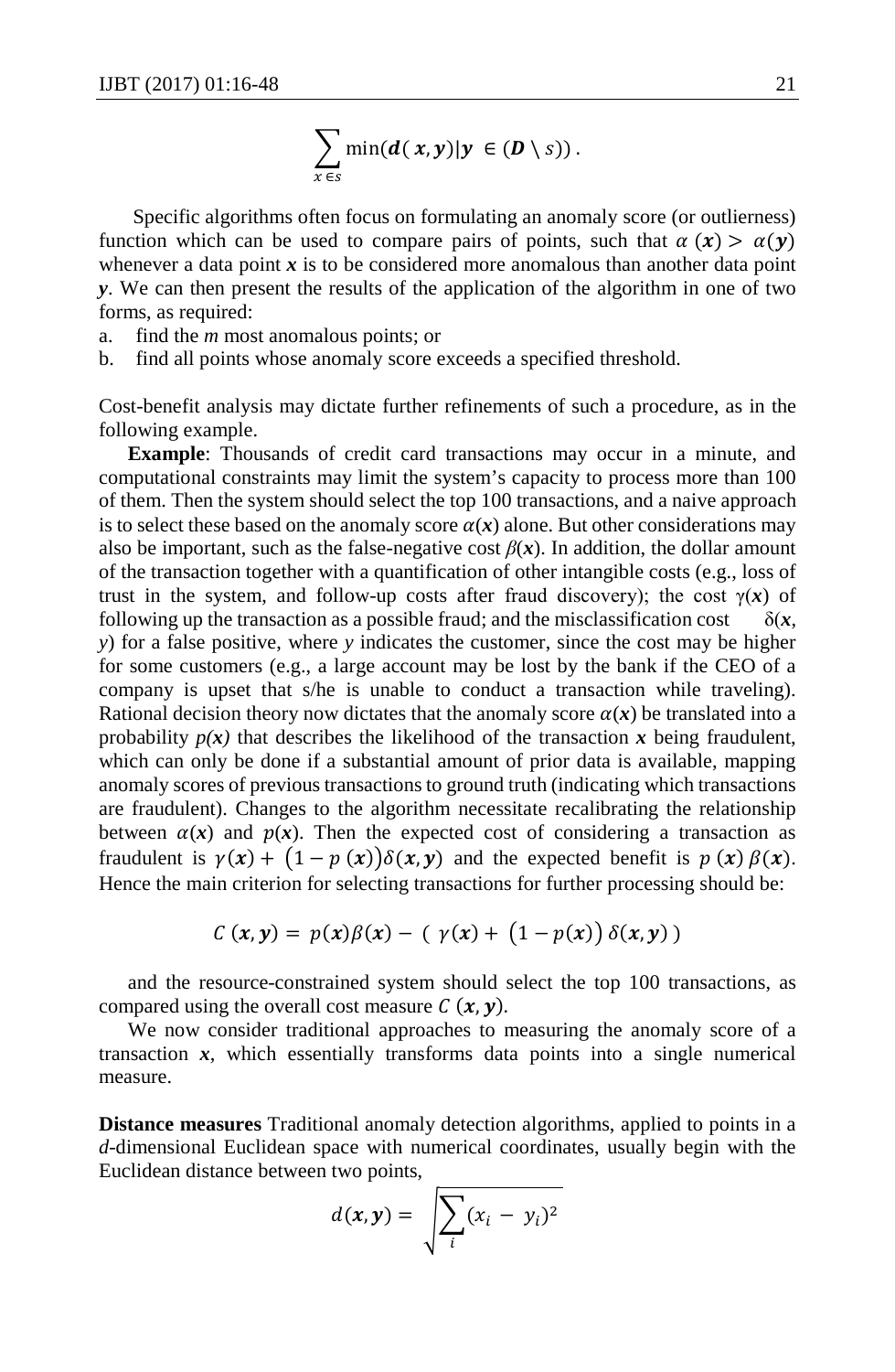In many applications involving incommensurate dimensions, it is preferable to use the Mahalanobis distance or the normalized Euclidean distance,

$$
d(\pmb{x},\pmb{y}) = \sqrt{\sum_i \left(\frac{x_i - y_i}{s_i}\right)^2}
$$

 where each dimension is separately normalized using the standard deviation *si* for that specific  $(i<sup>th</sup>)$  dimension. For example, if one dimension of a bank account is a customer's income (measured in units of currency), and another dimension is age (measured in unit of time), then the Mahalanobis measure circumvents the strange question of whether a difference in income of one rupee is equivalent to a difference in age of one year, one month, or one second.

The next question to be addressed is how we may evaluate the distance  $d(x, S)$ between a point *x* and a set of points *S,* e.g., in defining what we mean by the distance between a potentially anomalous point and a cluster to which it does not belong. A few alternatives are possible, with definite implications for the notion of anomaly that is based on the point-to-set distance measure:

- a) Euclidean distance between the given point  $x$  and the centroid  $\mu$  of the set  $S$ ;
- b) Mahalanobis distance  $\sqrt{(x \mu)^T V^{-1}(x \mu)}$  where *V* is the covariance matrix between dimensions for points in *S*;
- c) Minimum Euclidean distance between *x* and the points in *S*, i.e., distance from *x* to the nearest point in *S*; and
- d) Minimum Mahalanobis distance between *x* and the points in *S*.

**Example:** In attempting to determine whether the online purchase of an expensive pair of shoes via a credit card transaction is fraudulent, we may compare it to other similar transactions that are believed to be non-fraudulent. For instance, if the customer had made prior online purchases from the same retailer, or had purchased another pair of shoes, of the same shoe size and similar cost, from another retailer, we may believe that the purchase is non-fraudulent. But if even the most similar prior purchase by that customer was significantly less expensive, or if the "shoe does not fit", then a minimum distance criterion would suggest that this purchase should be flagged with a high anomaly score.

**k-nearest neighbor approaches:** Nearest neighbor methods are among the simplest anomaly detection algorithms, and these may be used in a few different ways for anomaly detection. First, the distances  $d_1, d_2, \ldots, d_k$  of a point *x* from its *k* nearest neighbors are calculated, where *k* > 0 is a predetermined integer. We may then adopt one of the following strategies to consider anomalousness of *x*:

- A majority  $\left(\frac{k}{2}\right)$  $\frac{\pi}{2}$ ) of these distances exceed a predefined threshold;
- The mean  $\left(\frac{1}{k}\sum_i d_i\right)$  of these distances exceeds a predefined threshold;
- The smallest ( $min_i d_i$ ) of these distances exceeds a predefined threshold.

When the value of *k* is very small (e.g.,  $k = 1$ ), these approaches may fail to detect anomalies if there is a small cluster of anomalous points that are near each other but very far from a vast majority of other points in the data set. At the other extreme, when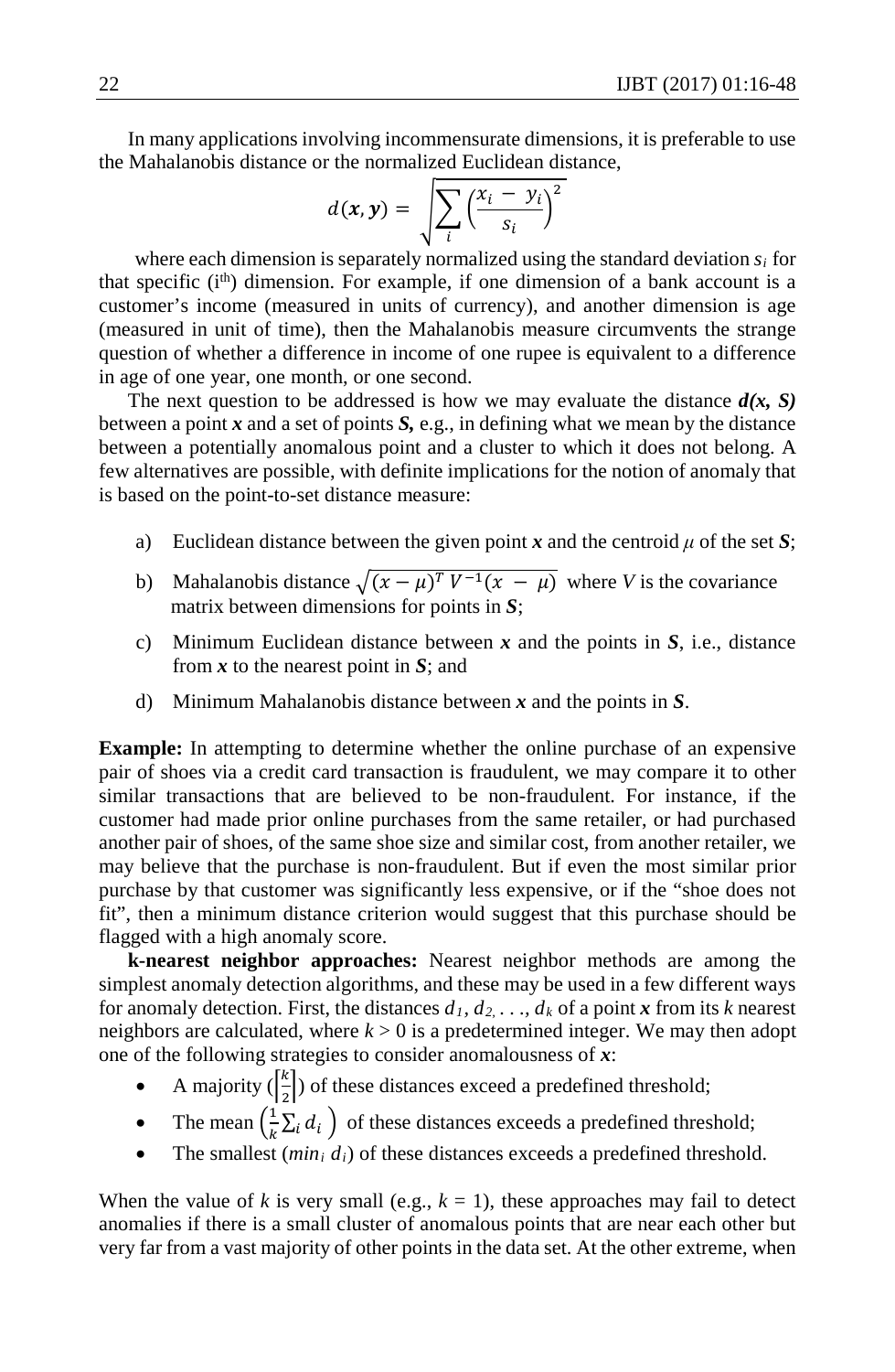*k* is too high, non-anomalous points lying in a small cluster may be inaccurately tagged as anomalous.

Instead of a yes/no anomaly decision at this stage, if the goal is to compute an anomaly score, then the latter should be a quantity that increases with one of the distance measures (mentioned above) e.g.,

$$
\alpha(x)=\frac{d(x)}{d_{max}}.
$$

which lies between 0 and 1 whenever an upper bound  $d_{max}$  is known for  $d$ . When a data set grows with time, *k*-Nearest Neighbor approaches require that the effect of each new data point on (the neighborhoods of) all other data points must be determined. But no global or local properties of subsets of data are retained or updated, unlike clustering approaches that must retain information such as cluster centroid locations.

### **3.1 Clustering**

A large number of unsupervised anomaly detection algorithms rely on clustering the given data set, identifying points that are outside (or at the boundaries of) clusters, and computing their anomaly scores.

The most well-known clustering algorithm is the k-means algorithm. The essence of the algorithm is that *k* seeds (data points) are randomly chosen to be the candidate cluster centroids, other points are allocated to the clusters associated with these centroids based on a minimum distance-to-centroid criterion, then the centroids are updated by arithmetic averaging within each cluster. The last two steps (allocation of points and updating centroids) are then repeated until results converge, i.e., remain almost unchanged.

The k-means algorithm dominates applications due to its simplicity, despite known problems, e.g., the results of the algorithm are not guaranteed to be optimal, and presenting the same data set in a different sequence may result in a different set of clusters. This algorithm also implicitly assumes that clusters are radially symmetric, which may not be appropriate.

X-means [59] is a variant of k-means; an algorithm which is advantageous over basic k-means algorithm to automatically determine the number of clusters. Chang et al. [19] used X-means algorithm to analyze the behavior changes of online auction fraudsters in Yahoo! Taiwan. Several other variations have also been suggested in the literature.

Issa and Vasarhelyi [42] proposed an anomaly detection method, based on kmeans, to identify fraudulent refunds. Thiprungsri et al. [69] applied it to detect fraudulent life insurance claims by identifying small clusters with large beneficiary payment, huge interest amount and long processing. Nhien et al. [48] applied k-means clustering to study anti-money laundering detection.

An important concern is that the anomaly detection context justifies the nonallocation of some points to any cluster. This necessitates a modification to clustering algorithms, where a predetermined distance threshold may be established in order to consider a point to belong to a cluster, so that no cluster is allowed to contain "faraway" points. Variations of the Adaptive Resonance Theory approach [14] allocate such points to new clusters, not requiring a fixed number \$k\$ of clusters; in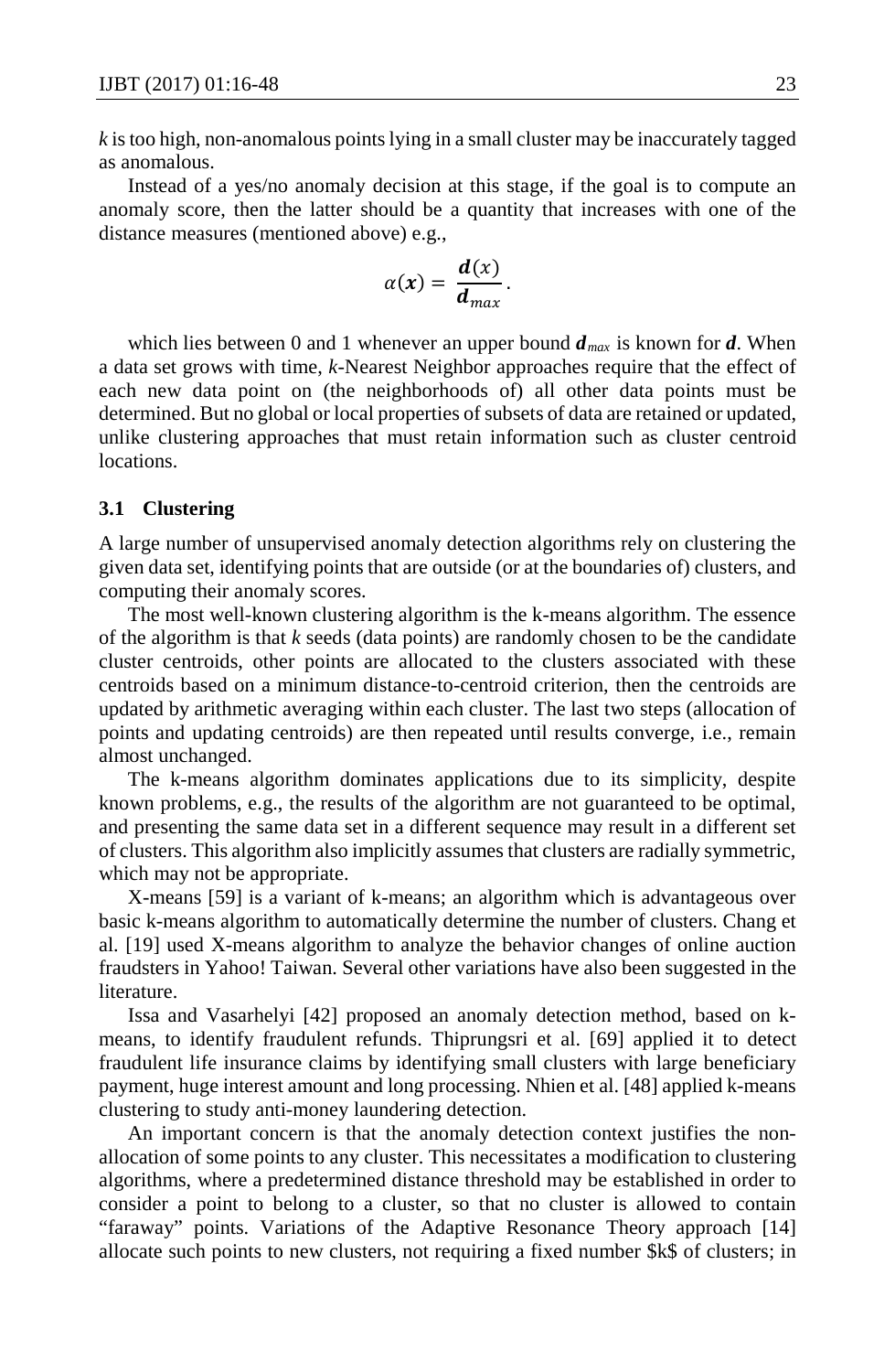the last step, points in very small clusters (with very few points) may be considered to be anomalies.

Asymmetrical cluster formation may be permitted by using a nearest-neighbor clustering approach instead of k-means: a point is then added to a cluster which contains its nearest neighbor, instead of the cluster with the nearest cluster centroid. Extending this approach, k-nearest-neighbor clustering allocates a data point to the cluster containing the largest number of its *k*-nearest neighbors that have been allocated already to clusters. As mentioned earlier, a distance threshold may be used to avoid forcing a data point into a distant cluster.

Another important class of clustering algorithms is *hierarchical*; they construct\dendrograms (trees) that preserve much more of the relative distance relationships than algorithms such as k-means. In the top-down approach, we begin with the entire set of data, and successively split it into two subsets (at each level of the tree) that are maximally distant from each other. This process is continued until subset sizes reach a pre-specified threshold (e.g., a threshold of 1 implies that each leaf node of the tree contains one data point). Alternatively, hierarchies may be constructed bottom-up, starting with singleton sets and successively merging sets that are nearest to each other. When new data arrives over time, the dendrogram may change substantially. For anomaly detection purposes, points whose distances are largest from others are of most interest, i.e., points which are separated early in the top-down approach, or added very late in the bottom-up approach. An anomaly score may hence be computed based on the stage at which a data point is removed (for topdown) or added (for bottom-up) with respect to the current tree.

Commonly used hierarchical clustering algorithms include BIRCH [57], CURE [58], and ROCK [59]. Although the computational complexity of BIRCH is low, it is sensitive to the data ordering and lacks the ability to handle combinations of numerical and categorical data. CURE [58] can recognize arbitrarily shaped clusters better than BIRCH but has higher computational complexity. ROCK can handle categorical data but its computational complexity is higher than CURE.

Rui et al. [69] used a combination of BIRCH [57] and k-means [34] to identify money laundering activities. Panigrahi et al. [70] used DBSCAN [30], a density based clustering algorithm, for credit card fraud detection.

Neural network models called self-organizing [feature] maps (SOM) [49, 50, 7] have also been used for partitioning data space into Voronoi regions, where each node in the SOM is analogous to a cluster centroid in the k-means algorithm, and each region includes the data points that are nearest to that node. Another important aspect of SOMs is that the network nodes are pre-configured into a topological structure (e.g., a two-dimensional mesh) that determines a neighborhood relation different from the distance relation between data points. Node positions are iteratively updated, focusing on the nodes nearest to each data point being presented, as well as their topological neighbors that are also adapted, though to a smaller degree. Variations of this approach, such as Growing Cell Structures [31], permit the number of nodes in the network to increase or decrease in successive iterations, thereby capturing data sets in which clusters appear to be clearly separated, unlike SOMs in which the predefined topological map (nodes with their neighborhood relations) do not change.

Deng et al. [24] proposed a clustering model VKSOM combining Self Organizing Map and k-means clustering for fraud detection in financial statements. The model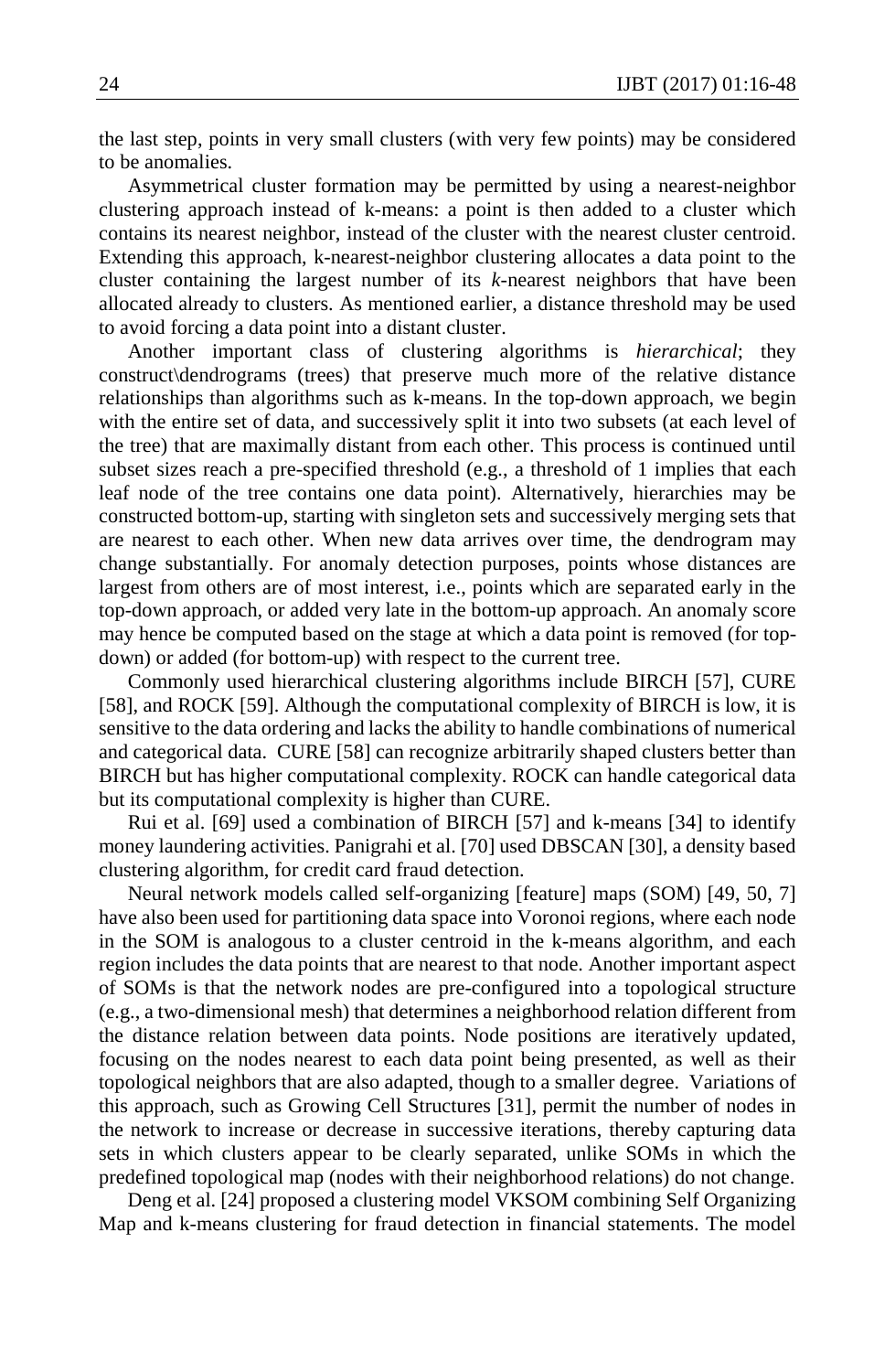enjoys the benefit of unsupervised self-learning SOM [55]; the k-means clustering algorithm is applied to the results of SOM.

When the density of data distribution varies in different parts of the data space, then the anomaly detection algorithms that rely on clustering may not perform well; a data point may be far away from its neighbors from the perspective of the high-density region, but not from the perspective of the low density region. This issue has been addressed by algorithms such as LOF [12] and its variants COF [68] and INFLO [43], which compute an anomaly score for a point x that is sensitive to the density of the neighborhood of *x*, e.g., by appropriately normalizing the distance measure. The relevant question is the following: how far is a point from its neighbors, when compared to the distances of those neighbors from their own neighbors? Of course, the answer is not obvious if a point is "in between" a high density and a low density region, so that the nearest neighbors of the point differ in their local density.

Instead of directly addressing density using inter-point distance, rank-based anomaly detection algorithms such as RBDA [40] formulate an approach drawn from sociological considerations in identifying loners and socially marginalized people: *Do the friends of x consider x to be their friend?* For anomaly detection, this question is posed in terms of a relative ranking of nearest neighbors, e.g., the third nearest neighbor of  $x$  has rank 3 with respect to  $x$ . Given  $k > 0$ , if the  $k$  nearest neighbors of point  $x$  are in set S, then we can compute the sum of the ranks of  $x$  with respect to each element of S. A true outlier would have a relatively poor rank (i.e., high value) with respect to most of its nearest neighbors, even if it is in the immediate neighborhood of one or two other outliers.

#### **3.2 Learning with available class information**

When some information about normal or anomalous data is available, anomaly detection has been modeled as follows:

- 1. Two-class classification (supervised learning) Two classes of data, normal and abnormal, are assumed to be available. Almost by definition, there would be very few representatives of the anomaly class, which makes learning difficult. To mitigate this class imbalance, a cost-sensitive learning algorithm may be applied that assigns a much higher cost for misclassifying an anomalous observation than for misclassifying a normal observation [28]. However, determining these costs is not a trivial task and often demands an expert's knowledge.
- 2. When representatives of only the normal class are given, an algorithm must be trained to recognize them; any points that cannot be assigned to the normal class are considered to be anomalous [8]. This is also known as one-class classification problem. This approach does not need a prior cost specification, and is hence of great interest.
- 3. When unlabeled data is utilized to complement labeled data and both types of data are used for training a predictive algorithm; the learning is known as semi-supervised learning, as discussed by Zhu [74] and Elkan and Noto [27].

In supervised anomaly detection, labeled data is available based on past history, and this can be advantageously used for anomaly detection. The simplest approach would be to evaluate a new data point with respect to its distances from the labeled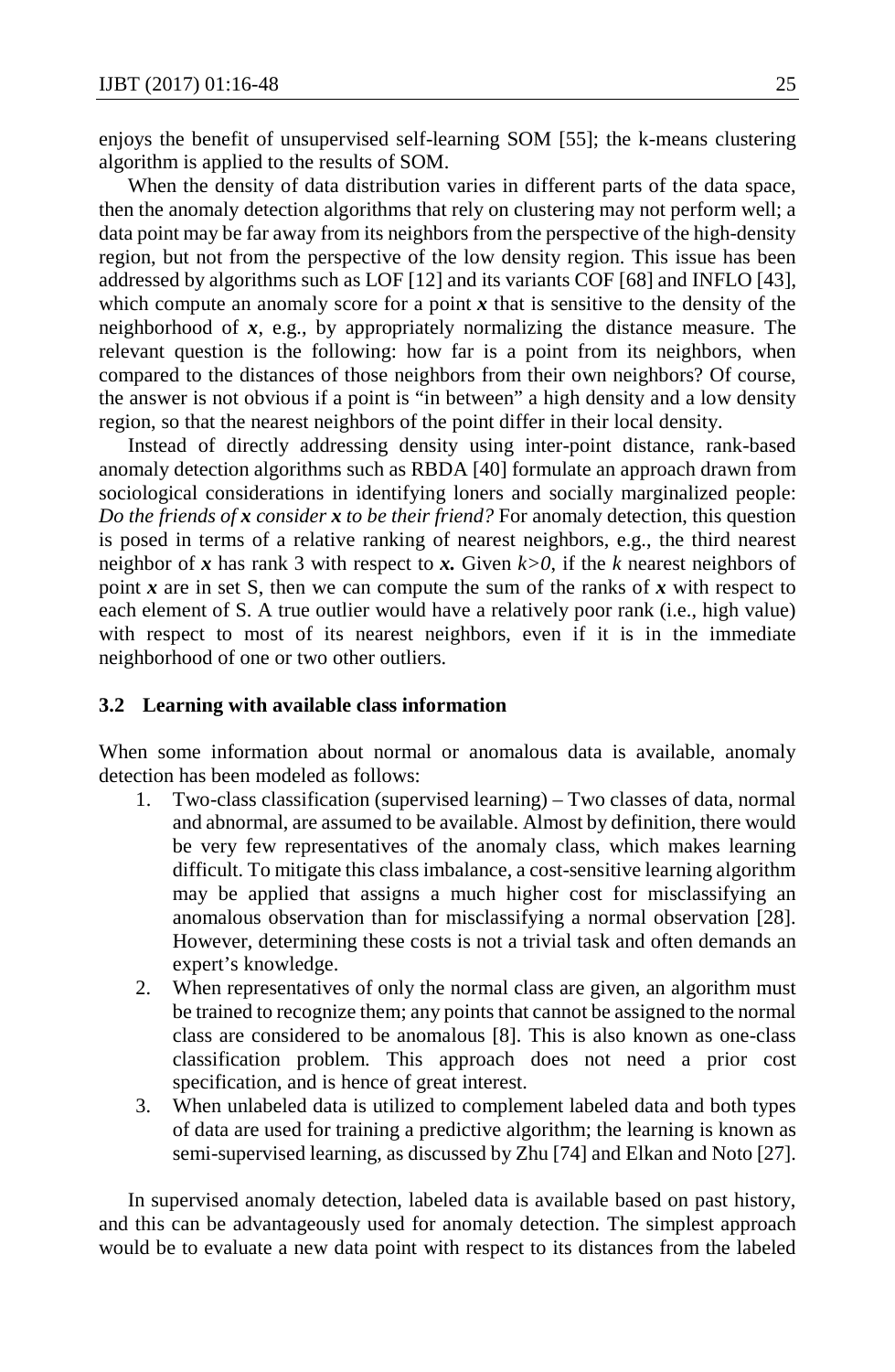elements of "normal" and "abnormal" classes. Points that are near the labeled normal data are considered to be normal, and those near the labeled abnormal data are considered anomalous. As before, the newly assigned label to the data point in question may depend on a majority of labels from among *k* nearest neighbors. Several additional tools are also available to address this problem when viewed as a two-class problem, e.g., Support Vector Machines (SVMs) [11, 38] and Feedforward neural networks [55] or Radial-basis-function (RBF) Neural Networks [33, 57, 26] can be applied to such data.

As per empirical findings, different anomaly detection algorithms work well for different data sets. This suggests the use of ensemble as well as multi-objective approaches. Ensemble methods apply multiple individual anomaly detection algorithms, and combine the anomaly scores obtained by each; more details are given in a later section. Multi-objective methods instead obtain a collection of data points that constitute the non-dominated elements, from the anomaly scores obtained using different component algorithms. In this context, a data point  $x<sub>1</sub>$  weakly dominates  $\Diamond$  $x_2$  if  $x_2$  is not considered more anomalous than  $x_1$  by any component algorithm; also,  $x_1$  strongly dominates  $x_2$  if  $x_1$  weakly dominates  $x_2$  but  $x_2$  does not weakly dominate  $x_1$ . Among the most successful multi-objective algorithms are evolutionary algorithms such as NSGA-II [23]; the end result could, however, be a large set of nondominated data points, and the selection of a smaller subset may involve the application of other heuristics, such as a preference for data points (from the nondominated set) that are considered anomalous by a majority of the component algorithms.

## **4 Anomaly detection with time-stamped data sequences**

So far, we have discussed the problem of anomaly detection for sets of data points, with no implicit ordering among them. However, many practical problems involve data that arrive over time, and are hence in a strict temporal sequence; treating the data as a set (ignoring the time-stamp) loses information essential to the problem. Treating the time-stamp as just another dimension (on par with other relevant dimensions such as dollar amounts) can only confuse the matter. The occurrence of a set of (other) attribute values at a specific time instant can mean something quite different from the same attribute values occurring at another time, depending on the immediately preceding values; these dependencies require explicitly modeling time as a special aspect of the data, and treating the data as a sequence rather than a set. Hence, anomaly detection for time-sequenced data requires algorithms that are substantially different from those discussed in the preceding section. Outlier detection for temporal data has been extensively surveyed by [20, 36]. Several anomaly detection techniques have been proposed for symbolic data sequences, and a recent survey is provided by Chandola, et al. [18].

Some researchers use model-based methods to find abnormal sub-sequences. First a model is generated to predict the behavior of the time series. Using this model, the predicted values are calculated and compared with the observed values. The cumulative score of the differences is defined as the anomaly score of each observed data object. These models include Regression, Auto-Regression [32], ARMA [56], ARIMA [56], and Support Vector Regression [67, 52]. These methods were mainly designed for individual outlier detection, not for abnormal subsequence detection, and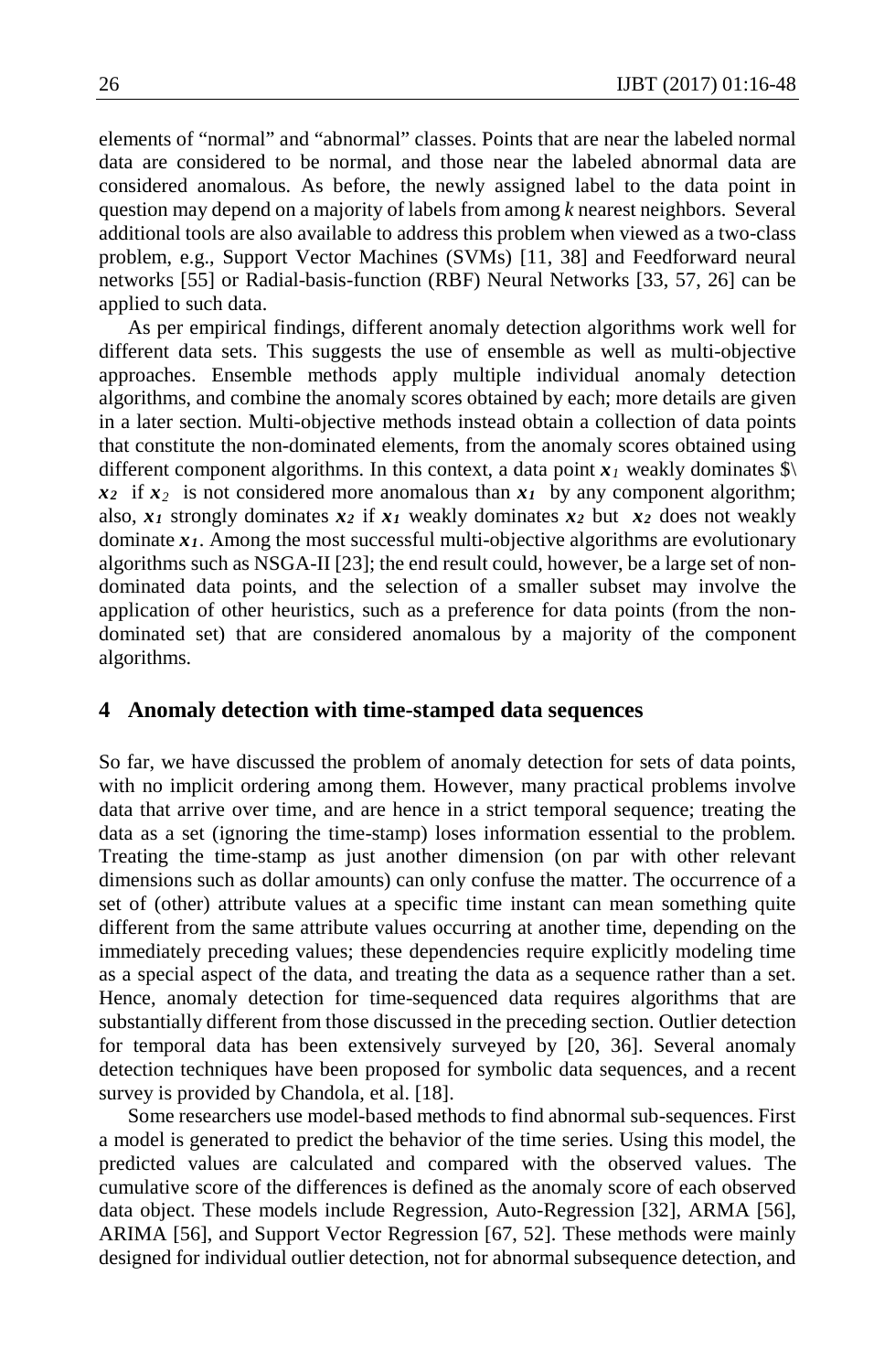the results are impacted significantly by model parameters or distributions of data sets. These deficiencies limit their practical application.

Applications of time series anomaly detection have emerged in many fields. For financial data, example time series are shown in Figure 1, representing the stock prices of the oil and gas companies for 2010 to 2012 in which the behavior of one series (dashed red line) is different from the rest.



**Fig. 1** Stock prices for some oil and gas companies and an outlier series. The anomalous series is stock price of Walmart (see right top corner, series in light green color).

 Anomaly detection algorithms for data sequences fall into two categories, *viz.*, Procedural and Transformation approaches, as discussed below:

- In procedural algorithms, such as Regression and Hidden Markov Models (HMMs), a parametric model is built using the training data and an anomaly score is assigned to a test time series with associate probability.
- In the transformation approach, the data is transformed prior to anomaly detection. Transformations can be categorized into three major types:
	- 1. Aggregation approach focuses on dimensionality reduction by aggregating consecutive values.
	- 2. Discretization approach converts numerical attributes into a small number of discrete values, in order to utilize symbolic sequence anomaly detection algorithms and to reduce computational effort.
	- 3. Signal processing based transformations (e.g., Fourier and Wavelets) transform the data to a different space, and reduce the dimensionality of the data.

## **4.1 Finding anomalies within a sequence**

Several kinds of anomalies have been categorized in the context of data sequences (over time). We first consider anomalies observed within a single (possibly multivariate) time series:

• The first is the occurrence of an *event* or *point anomaly*, characterized by a substantial variation in the value of a data point from preceding data points. For example, in the credit card fraud detection context, if a purchase is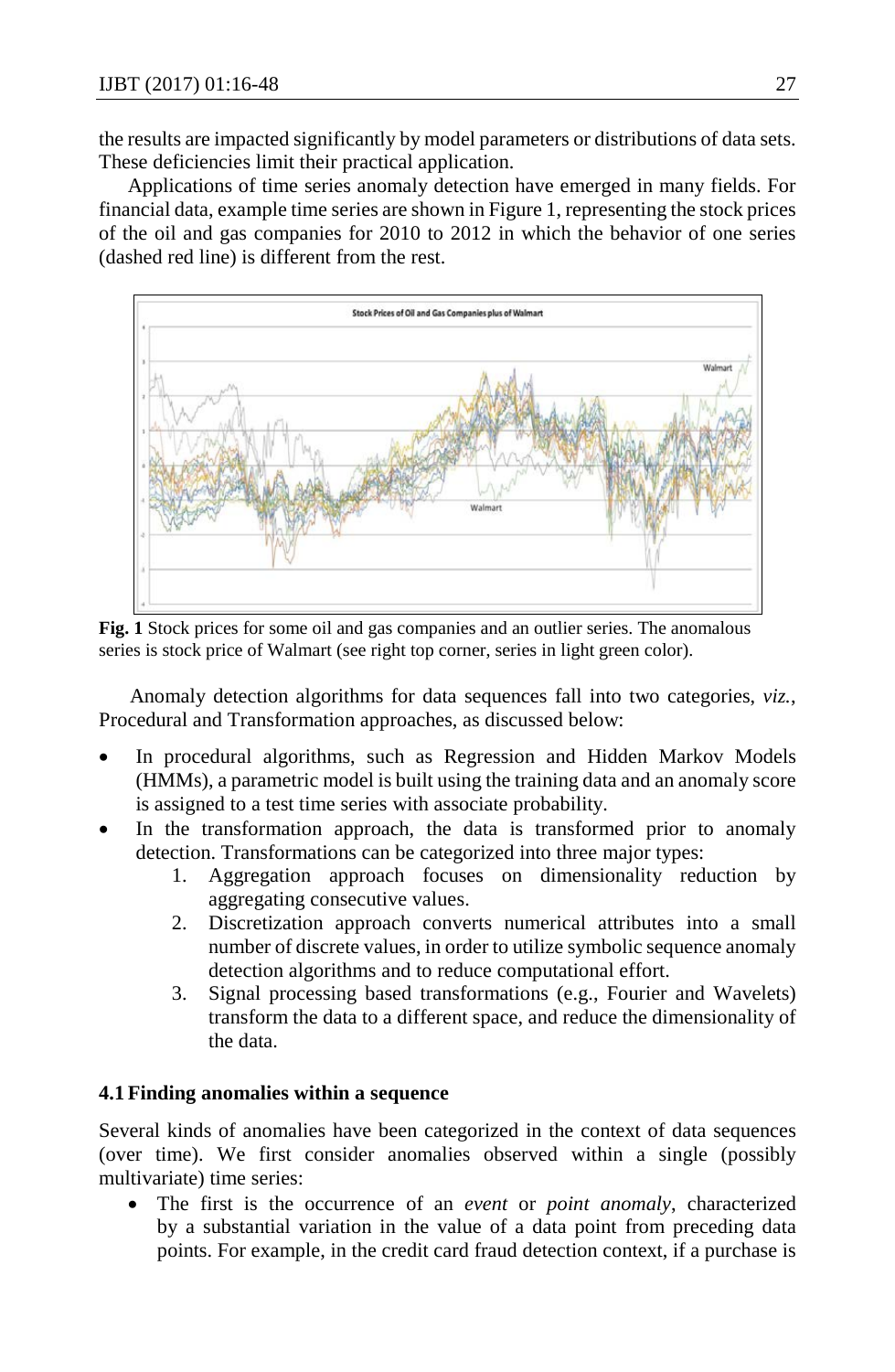associated with a much higher cost than prior purchases by the same customer, an anomaly would be signaled. Sometimes, additional problem dimensions and refined analysis are important to avoid false negatives, e.g., the purchase over the Internet of a shirt for a hundred dollars may be flagged as anomalous even though the customer has made other purchases of higher cost; to characterize this transaction as an anomaly, prior data needs to be analyzed regarding the cost of prior purchases by this customer of clothing items over the Internet.

- Sometimes, it is important to detect anomalous sub-sequences within a given time series called *discords*, defined by Keogh et. al [47, 48] as "the subsequences of a longer time series that are maximally different from the rest of the sequence". The problem is difficult because the exact length of the anomalous subsequence may be unknown. For example, in detecting cardiac arrhythmias from an electrocardiograph (ECG), no individual reading may be out of range, but the sequence of a collection of successive values may not be consistent with the regular and periodic form of the data. We expect a certain (previously observed) regular waveform to be repeated, and variation from this expectation constitutes an anomaly. Another example consists of overseas money transfers; past history might indicate these occur about once a month for a customer (e.g., to financially support the customer's family living abroad), representing a simple periodic sequence over time, but the occurrence of multiple such transactions within a month then constitutes an anomaly. Keogh *et al.* [48] proposed a method to convert a series to multiple shorter subsequences, and used suffix trees to create an index structure for discretized sub-sequences; anomaly scores were computed by comparing trees generated by each subsequence. They also proposed an optimized dynamic time warping and SAX representation for time series [46, 47]. Wei *et al.* [71] proposed a time series BITMAP method based on comparison between the frequencies of SAX words of current data and past data.
- Sometimes the individual values may be within an acceptable range, but the rate of change over time may be anomalous, and we refer to this as a *rate anomaly*. For instance, in the credit card fraud detection problem, the balance (total amount owed by the customer) may suddenly increase within a day, due to a large number of small transactions made during a short amount of time; this should signal an anomaly even if each individual transaction is unremarkable, and the total balance remains within the range of prior monthly expenditures.
- Rate anomalies may be generalized to *contextual anomalies*, wherein a data point is anomalous with respect to the immediately preceding values, though not with respect to the entire range of possible values from past history. For instance, a customer's purchase transaction may be from a different country or city than the same customer's immediately preceding transaction that occurred a short while ago; this would be inconsistent with the expectation that the customer could not have suddenly travelled a large distance within a short period of time. Some false positives could be prevented by paying attention to other features of the context, e.g., if the prior purchase was from an airport, then there is a higher probability that the next purchase could be from a different geographical location.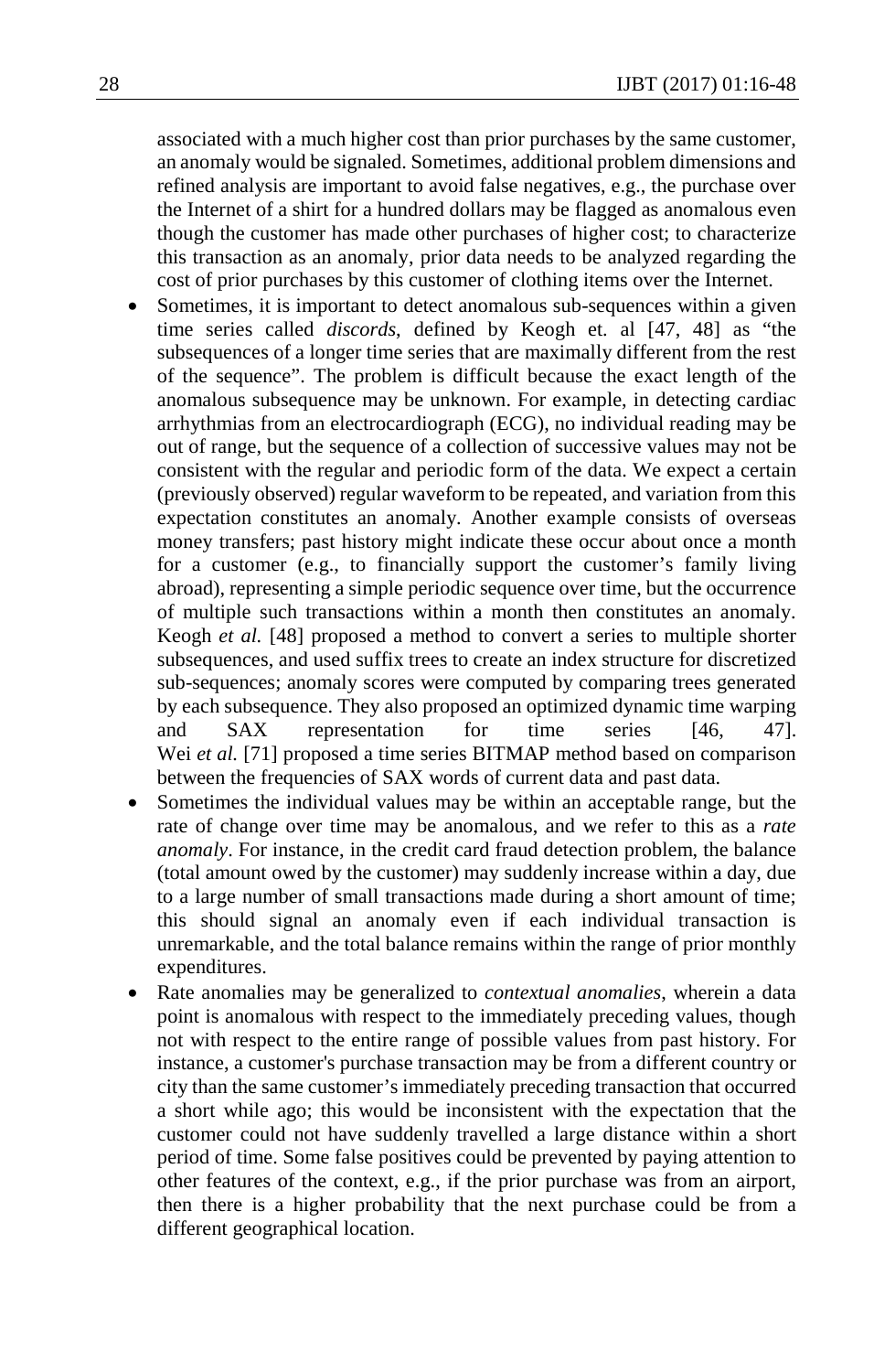Other aspects of a data sequence may be considered anomalous because of multiple attribute values, requiring prior analysis of normative patterns that adequately describe the data sequence. For example, a customer's history may indicate that certain kinds of purchases are made singly and not in groups of successive transactions, so that multiple successive clothing purchases over the Internet may be considered anomalous, even though each such purchase is normal. Another customer's prior history, on the other hand, may indicate that it is normal for that customer to make 1-5 successive clothing purchases in the same day, so the occurrence of anomalies for that customer need to be determined differently.

Detection of an abnormal sub-sequence can be recast as the problem of comparing each sub-sequence of a given length *w* to other sub-sequences (also of length *w*) in the time series of length *n*. More precisely: given a time series *X*, the set of extracted subsequences,  $X_w = \{X_{p,w} : 1 \le p \le (n - w + 1)\}\)$ , consists of

 $X_{1,w} = \{x(1), x(2), \dots, x(w)\};$   $X_{2,w} = \{x(2), x(3), \dots, x(w+1)\}; \dots \dots$ ...;  $X_{n-w+1,w} = \{ x(n-w+1), x(n-w+2), \dots, x(n) \}.$  One example is shown in Figure 2. We must determine if any  $X_{i,w}$  is substantially different from the others, e.g., by evaluating whether its average distance to its *k* nearest neighbors is much larger than is the average distance for other sub-sequences.



**Fig. 2** Illustration for sliding window concept, with *w=10* 

We observe that any sequence  $X_{i,w}$  is substantially similar to  $X_{i+1,w}$ , since consecutive series share most elements, and are likely to be the nearest neighbors with only a small distance between them. This *self-match* problem makes it difficult to find anomalous sub-sequences, addressed by comparing a sub-sequence only to others with no overlap, as in Keogh, *et al.* [46]. Hence, we consider the set of series in  $X_w$ , finding the *k* nearest neighbor subsequences that do no overlap with each subsequence  $X_{p,w} \in X_w$ . Several methods have been proposed to improve computational efficiency; e.g., to find the nearest neighbor of a subsequence [63] in  $X_w$ , we may use Euclidean distance and instead of  $k > 1$  nearest neighbors, we may use only the nearest neighbor, i.e., *k=1.*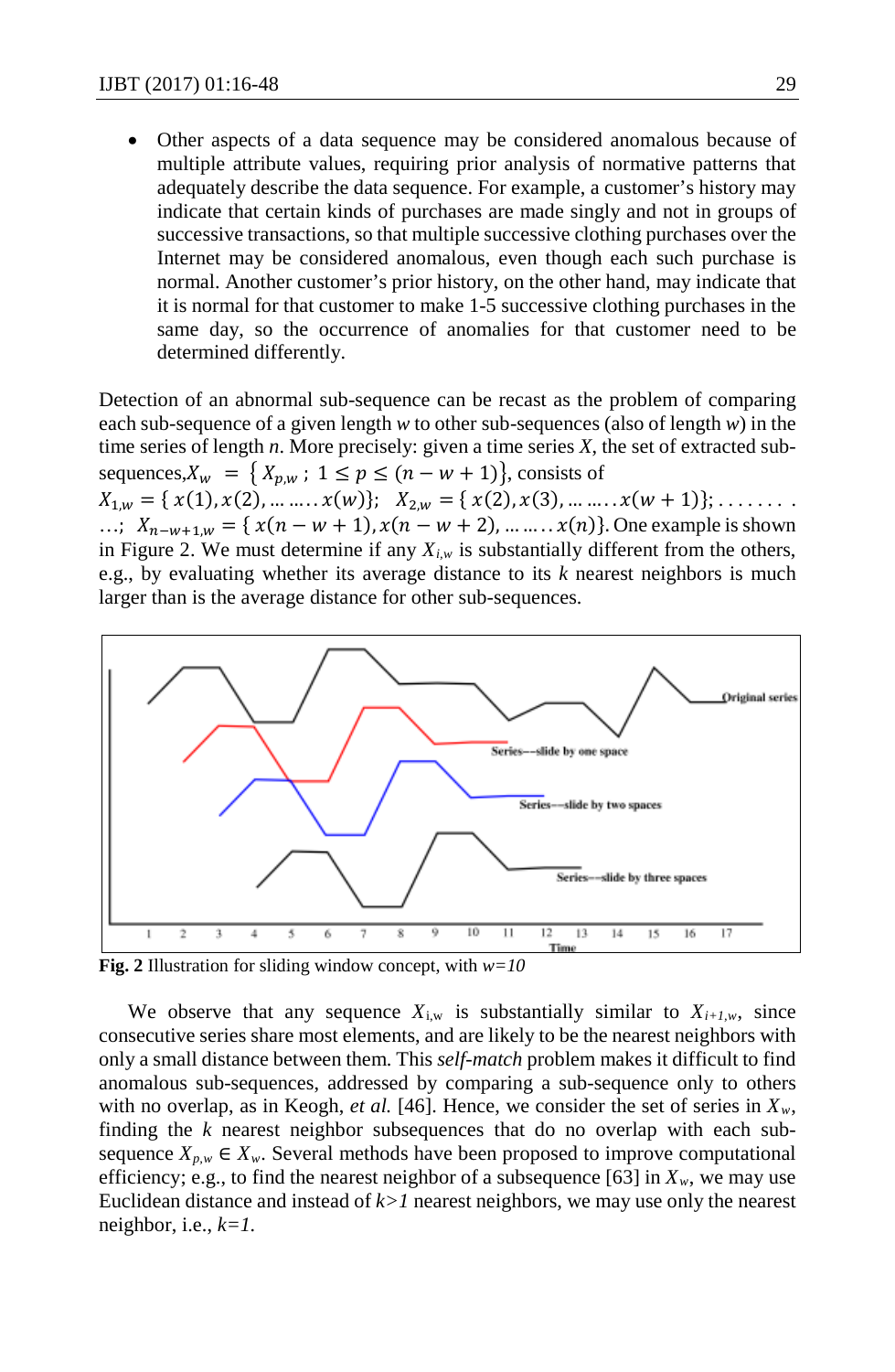

**Fig. 3 Sub-sequence frequency –** Red bold line represents a sub-sequence considered abnormal since it appears only once in this series, whereas other sub-sequence patterns occur much more frequently

Another approach, called *SAX words based frequency ratio (SAXFR)*, is based on assuming that the occurrence frequencies of abnormal sub-sequences are far lower than the frequencies of normal sub-sequences if length  $w$  is properly chosen. An example is shown in Figure 3. If we calculate the ratio between frequencies of SAX words generated from an abnormal sub-sequence with frequencies of these words in the entire series, then the ratio computed for an abnormal sub-sequence is much higher than the ratio computed for a normal series. The anomalousness measure is then defined to be  $\alpha_{SAKFR}$  (X) = average of the reciprocal of the frequencies of SAX words contained in *X*.

For example, if three SAX words *abc, aac, abd* are generated from an abnormal subsequence, and these words appear *2, 3, 2* times respectively within the entire series, then the corresponding reciprocals are *1/2, 1/3, 1/2*. The average value can be calculated for such reciprocal frequencies, in this case, it is  $\alpha_{SAXFR}$  (X)=  $(0.50 + 0.33)$  $+ 0.50$  / 3 = 0.44. For another sub-sequence each of whose SAX words appear 10 times, this average would instead be 0.1, a much lower value, indicating that the subsequence is not anomalous.

To ensure that a SAX word is properly set to capture the outlierness of subsequence, the window size of SAX is set to  $(w/2)$ . If the window size of each word in SAX is too short, then the shorter sub-sequence represented by each SAX word may not be anomalous. If window size is too long, then the number of SAX words obtained in each sub-sequence (of length  $w$ ) is less, and this may impact the results of the SAXFR approach.

The advantages of SAXFR are:

- Since the ratio is compared between a sub-sequence and the entire series, there is no need for nearest neighbor computation, nor for additional parameters.
- Frequencies can be pre-computed over the entire sequence, and sub-sequence SAX frequencies can be updated incrementally, so the computation is very fast.

In many algorithms, it may be difficult for users to find the right choices for parameter values. Another problem is that most algorithms focus on a single outlierness measure. Huang *et al*. [41] combine different measures, proposing an algorithm that requires little domain knowledge and can detect multiple abnormal sub-sequences in one run;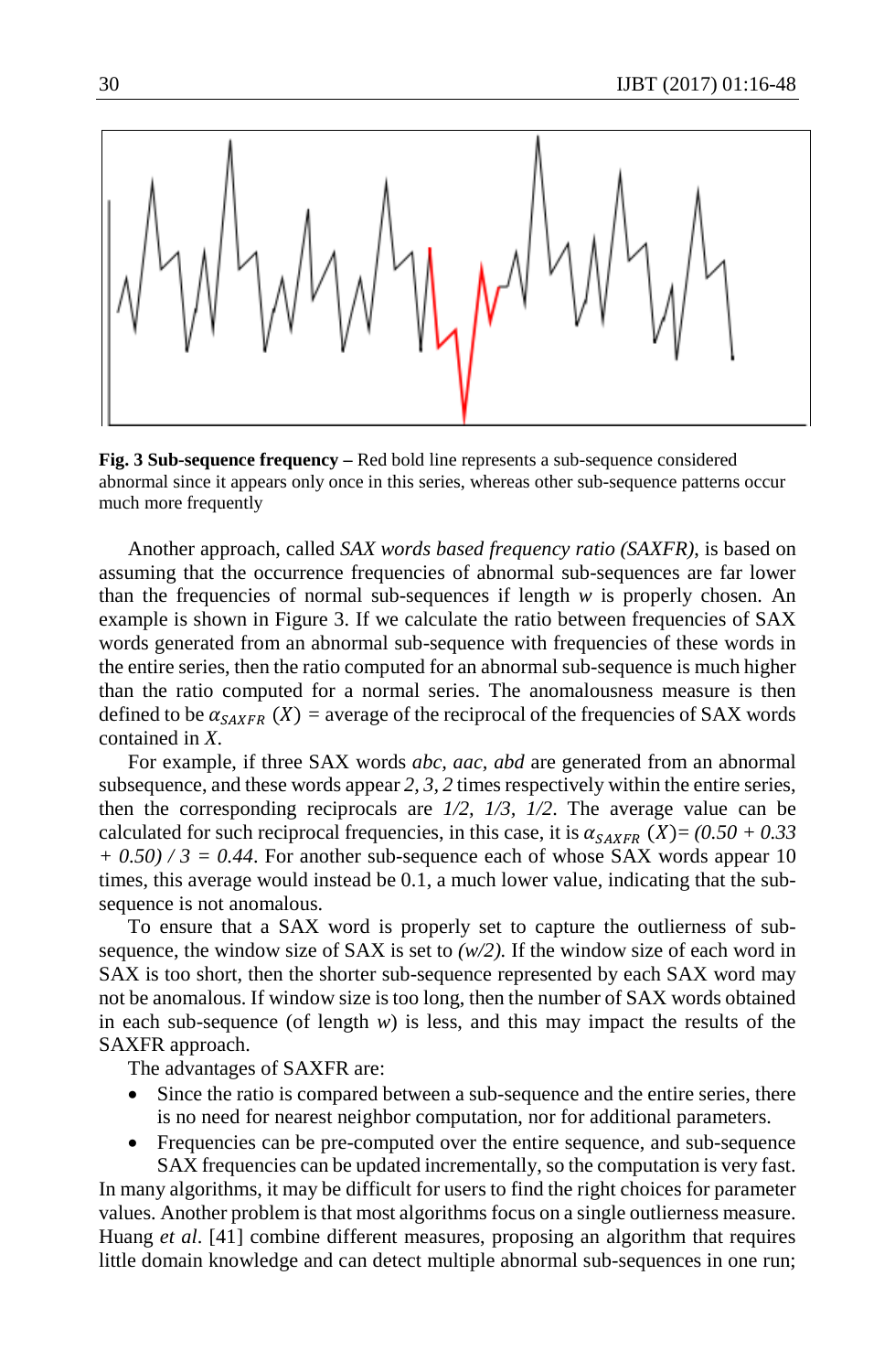it also requires fewer parameters from users. Huang et al. proposed to use three measures – (1) SAXBAG, (2) STREND, and (3) DIFFSTD, described in Section 4.2, in the Multiple Measure Based Abnormal Subsequence Detection (MUASD) algorithm.

#### **4.2 Finding anomalies between sequences**

Another class of anomalies involves inter-time series anomalies, where multiple time sequences are available, of which a small number exhibit substantially different behavior. In other words, we are interested in determining whether the behavior of an individual time series differs substantially from most of those in a set of time series. For example, we may like to determine whether the sequence of overseas transactions being made by a customer is unusually high compared to other customers.

In many cases, the entire set of time series may be very large, with very little cohesion, so that it is difficult to identify anomalies with respect to the entire set. However, it may be possible to group the time series into clusters within each of which there is substantial similarity, so that a time series would be compared to those in the most similar subset. The grouping may be either on the basis of data attributes, or similarity between time series. For example, the number of overseas transactions made by a customer may be much higher than those made by most others with the same balance amount or income; this would be anomalous, even though it is normal for many other (wealthier) customers to make similar numbers of overseas transactions in the same period of time.

In the aforementioned cases, we encounter several problems. One of the most critical among them is the determination of an appropriate distance measure; it is not easy to determine the best similarity or distance measures that can be used for different types of time series. Euclidean distance is highly sensitive to outliers and also cannot be used when the time series are of different lengths. Another concern is the presence of random noise, naturally inherent in many time series; distinguishing noise from anomalies is a challenging task. Additional complications arise due to practical considerations, e.g., the length of the series may be very large and, consequently, the computational complexity of the proposed algorithm is prohibitively large.

Suppose we are given a time series data set  $D = \{x_i(t) | 1 \le t \le n; i =$ 1, 2, ...., *m*}, where  $x_i(t)$  represents the data object of the *i*<sup>th</sup> time series at time *t*, *n* is the length of the time series, and *m* is the number of time series in the dataset. The goal is to calculate  $O(x_i)$ , the outlierness of a series  $x_i$ , and  $O_{threshold}$  a threshold such that if  $x_i$  is an anomalous series, then  $O(x_i) \geq O$  *threshold*; *otherwise*  $O(x_i) < O$  *threshold*.

The first step is to obtain a compact representation to capture important information contained in the series. Three main categories of approaches have been identified, by Ding *et al.* [25] and Chandola *et al.* [17], to reduce the dimensionality of time series: *model based, data-adaptive*, and *non-data adaptive* approaches. The compact representations obtained using these approaches must then be compared using suitable distance measures, which have been categorized into three groups [25]:

The lock-step measures are based on one-to-one mapping between two-time series. Examples include the Cross-Euclidean distance (EUC) [29], the Cross-Correlation Coefficient-based measure, defined as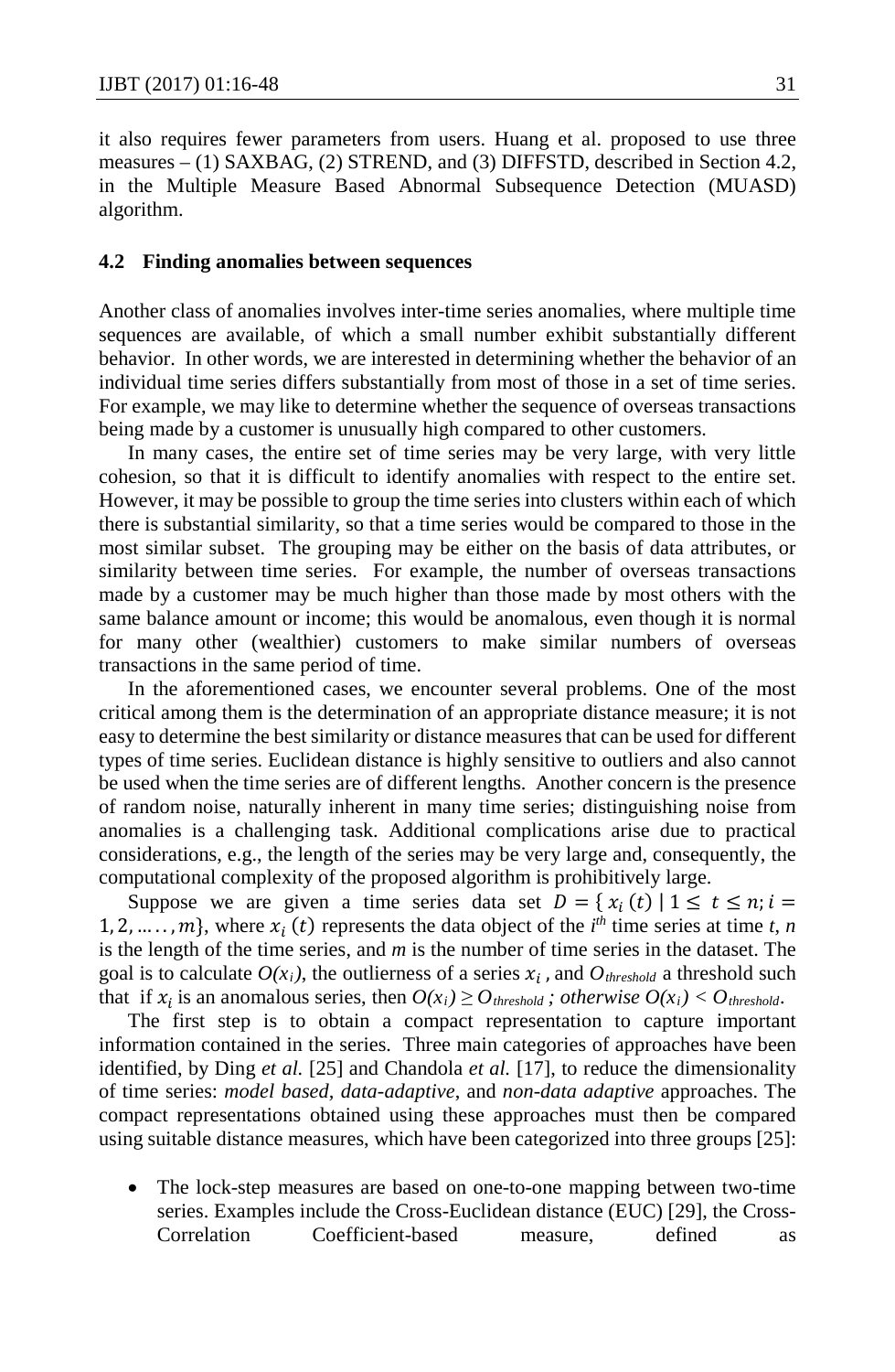$\sqrt[2]{2(1 - \text{correct}(d_x - d_y))}$  [10], SameTrend (STREND), and standard deviation of differences (DIFFSTD).

The elastic measures are based on one to many mapping between two time series, e.g., Dynamic Time Warping (DTW) [9, 44], and Edit Distance on Real sequence (EDR) [21]. For example, the similarity measure used by DTW addresses differences in two series, possibly due to acceleration or deceleration during the course of measurements, compounded by time lags caused by reallife processes such as the sensor measurements upstream and downstream in a manufacturing process. A time series *X* may be very similar to the series *Y*, except that they are out of sync in some places in the time domain. DTW attempts to accommodate such discrepancies in *X* and *Y* series. Consider *C(t,*   $l = \frac{x(t) - y(l)}{\text{which represents the cost of aligning } x(t) \text{ with } y(l)$ . Then, the goal of DTW is to

$$
minimize \sum \sum C(t, l).
$$

 This can be accomplished by using the classical dynamic programming algorithm developed to align two sequences.

• A time series can be transformed into another space; measures in the transformed space include TQuEST [1] distance, and Spatial Assembling Distance SpADe [22]. Other examples include Symbolic Aggregate approXimation (SAX) proposed by Keogh and Lin [46] with and without sliding window (SAXSL and SAXNW respectively); SAX with bag-of-pattern (SAXBAG) [51], Discrete Wavelet Transform [16], and Discrete Fourier Transform [29].

Many variations on these approaches have been proposed in recent years. For example, Wei *et al*. [71] proposed an algorithm to find unusual shapes by using SAX representation to speed up the process for selecting the best candidates; Lin *et al.* proposed using the distance between *bag-of-pattern* [51] based on the frequency of each unique SAX word, which can be applied for anomalous time series detection, Keogh *et al.* [44] suggested indexing techniques for dynamic time warping by using a lower bounding measure, which can be used for detecting distance measures of time series, Protopapas [62] proposed an outlierness measure based on the average of correlations between time series. Chan [16] showed that Euclidean distance in the Haar-wavelet transformed domain can be effective for finding time series matches, and reported that this approach outperformed the Discrete Fourier Transformation proposed by Faloutsos [29], and Bu *et al.* [13] applied Haar wavelet transform on time series and then built an augmented trie to find the top *k* discords in the time series database.

In Table 1, we summarize the advantages and disadvantages associated with using some of the distance measures. We observe that no single measure is capable of capturing different types of perturbations that may make a series anomalous, hence multiple measures should be considered together. For the best utilization of limited computational resources, we may select measures that are orthogonal to each other, to minimize redundancy. One approach minimizes redundancy by selecting three measures that are least correlated with each other: (a) SAXBAG, (b) Same Trend (STREND), and (c) Standard deviation of differences between two time series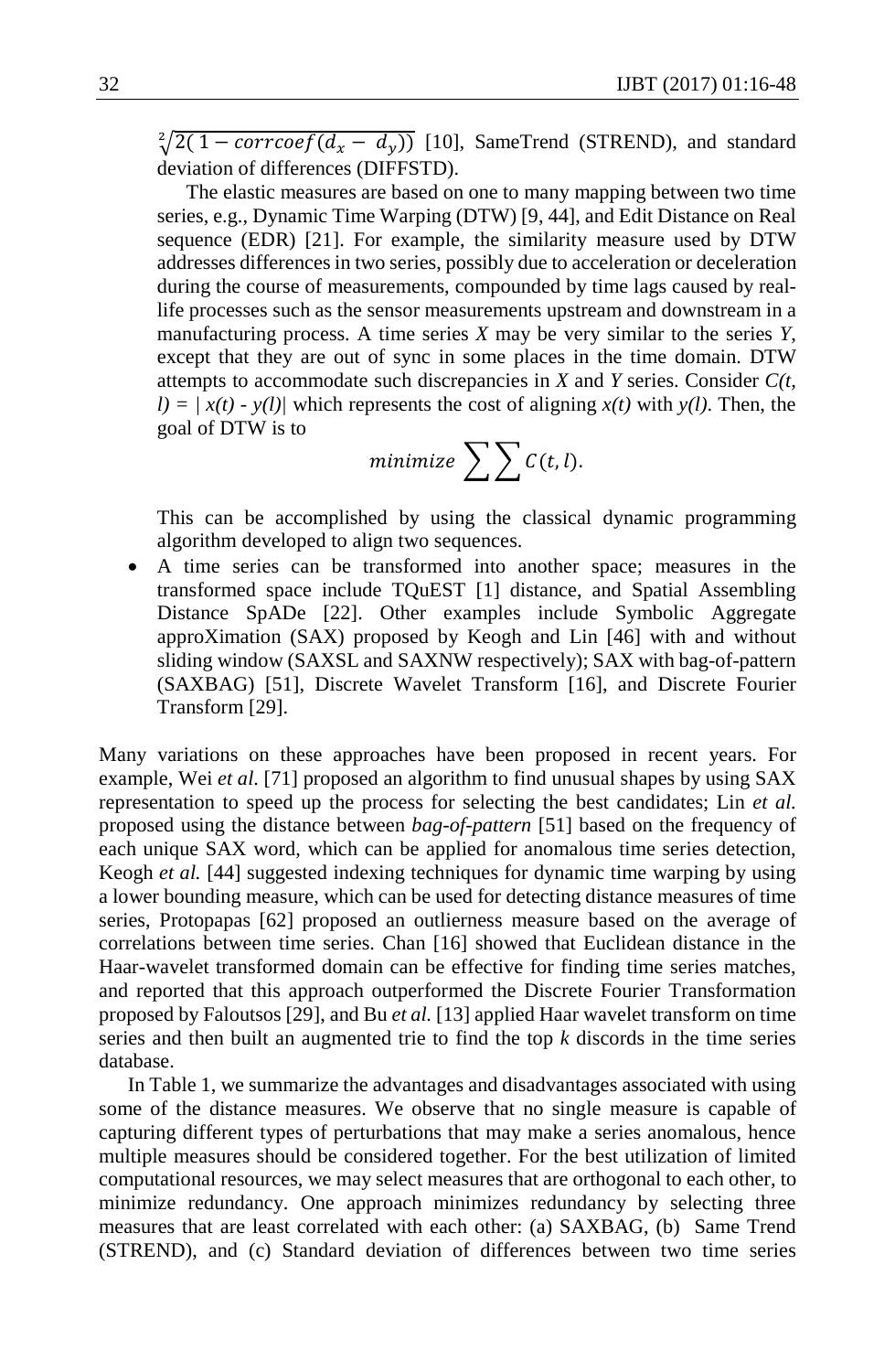(DIFFSTD); described below. These measures capture different aspects of the time series, and a combination of these gives a comprehensive measure of how isolated is a time series from others in the comparison set. SAXBAG captures behavior of a time series using a histogram of possible patterns, STREND identifies the degree of synchronization of a series compared with another series, and DIFFSTD measures the amount of deviation, as illustrated in Figure 4. Combining these three metrics produces a comprehensive and balanced distance measure that is more sensitive than individual measures.

- SAXBAG (proposed by Lin *et al.* [51]: Given a time series, a sub-sequence of size *l* is obtained using a sliding window. Each sub-sequence is reduced to *w*dimensional discrete representation in two steps. First, the sub-sequence is further divided into  $u = \frac{l}{w}$  equal size sub-subsequences and the average value of the data falling within a sub-subsequence is evaluated. In the second step, each average is discretized to a symbol, from a predetermined set of symbols, using equal probability intervals approach. Figure 4(a) illustrates these concepts using three symbols: *a, b, and c*.
- STREND: For each *i*, we calculate the difference  $x'_t = x_i(t+1) x_i(t)$ ,  $t \in$  $[1 \dots n - 1]$  and define:

$$
S_{i,j}(t) = \begin{cases} 1 & \text{if } x'_i \text{ (}t\text{). } x'_j \text{ (}t\text{)} > 0 \\ -1 & \text{if } x'_i \text{ (}t\text{). } x'_j \text{ (}t\text{)} < 0 \\ 0 & \text{otherwise} \end{cases}
$$

Clearly,  $S_{i,j}(t)$  indicates whether or not  $x_i(t)$  and  $x_j(t)$  change in the same direction at time *t*. The aggregate measure, over the entire length, *n*, of the time series is evaluated as,

$$
dist (i,j) = 1 - \sum_{t \in [1...n-1]} S_{i,j}(t)/n - 1
$$
 (1)

• DIFFSTD is the standard deviation of differences between two time series, i.e., if  $\delta_{i,j}(t) = ||x_i(t) - x_j(t)||$ , and  $\mu_{i,j} = \sum_t \frac{\delta_{i,j}(t)}{n}$ , then the new distance is defined as  $dist(x_i, x_j) = \sqrt{\left(\sum_t (\delta_{i,j}(t) - \mu_{i,j}(t))^2/n\right)}$ . This measure is widely used in *pairs trading* in the financial field, which monitors the performance of correlated securities.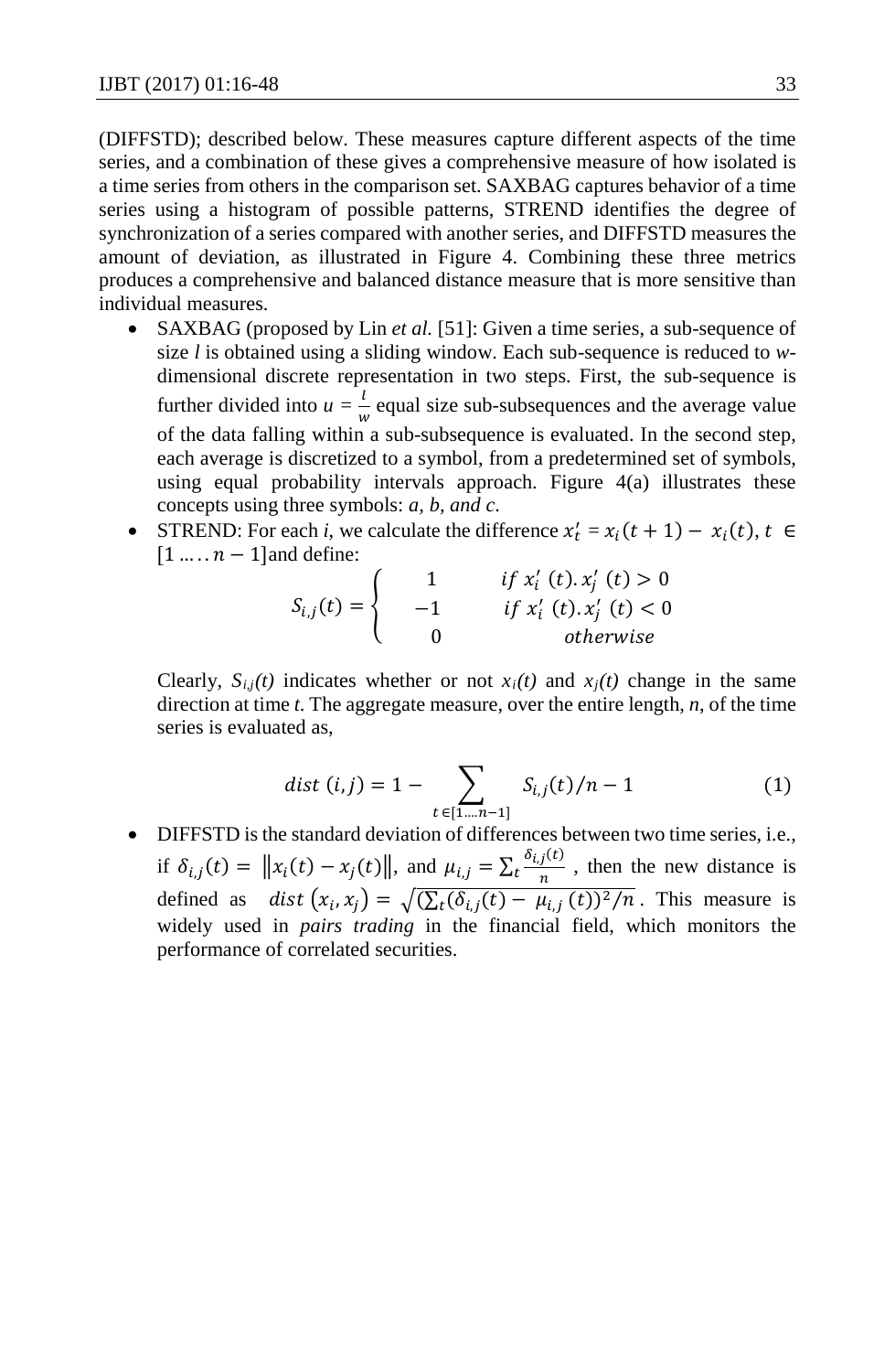

**Fig. 4 Illustrations for three key measures** (a) Illustrates how a SAX word, in a sliding window, is generated. SAXBAG counts the frequencies of such words in the word-sequence; (b) illustrates STREND (table under the figure shows *Si,j(t)*'s); and (c) illustrates DIFFSTD (vertical lines show the differences between two time series *x1 and x2*).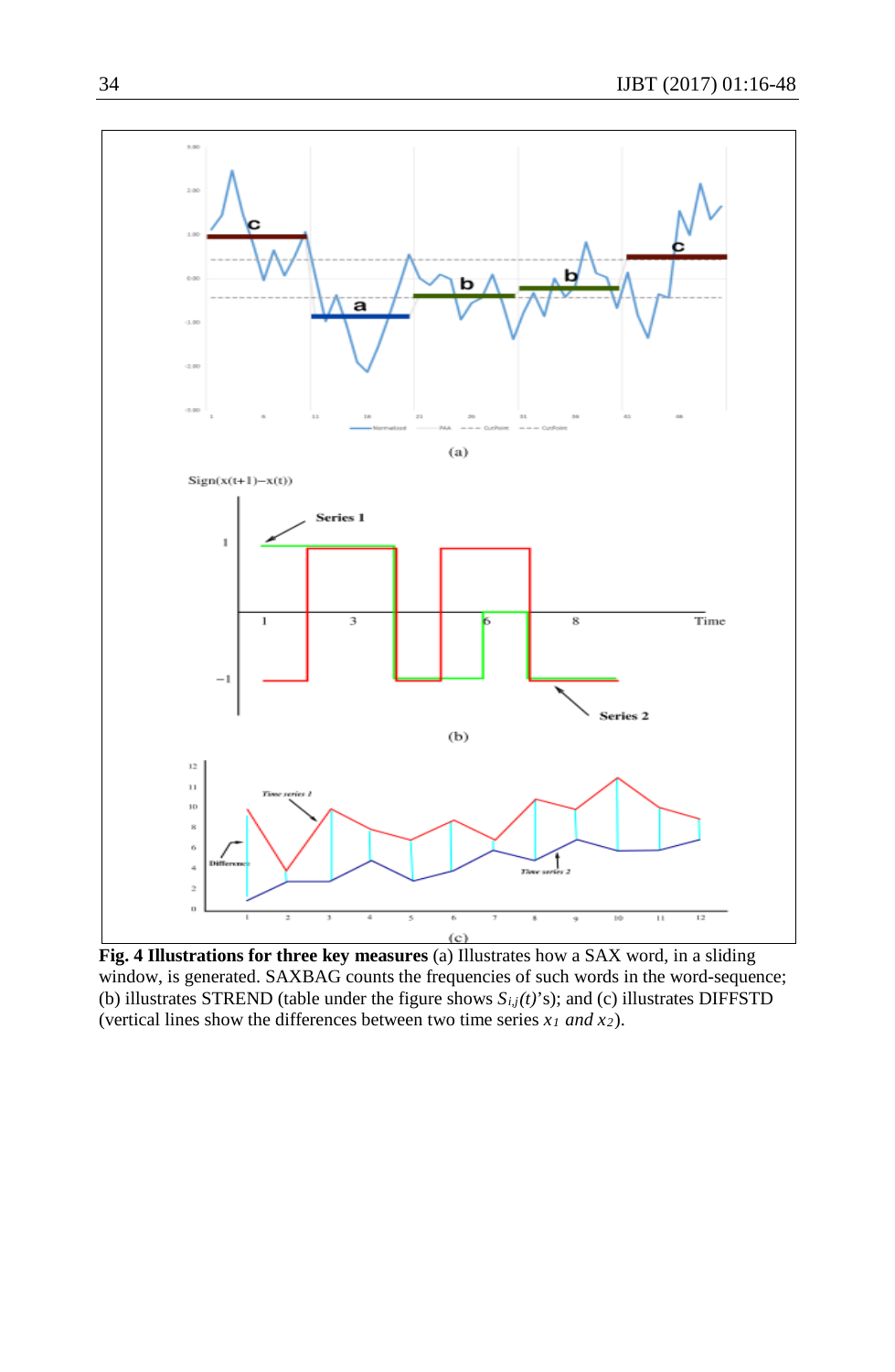| Measures                                             | Pros                                                                                                                       | Cons                                                                                                                                                                                           |
|------------------------------------------------------|----------------------------------------------------------------------------------------------------------------------------|------------------------------------------------------------------------------------------------------------------------------------------------------------------------------------------------|
| DIFFSTD<br>$CCF$ [10]<br>EUC[29]                     | Computationally efficient<br>Easy to implement;                                                                            | Normal series with time lagging cause<br>Lock-step measure;<br>problems                                                                                                                        |
| Dynamic Time<br>Warping [44]                         | Comparison with time lagging<br>Elastic measure;                                                                           | Small deviations may not be detected                                                                                                                                                           |
| Transform [29] (DFT)<br>Discrete Fourier             | lagging do not cause problem<br>Good in detecting anomalies<br>Normal series with time<br>in frequency domain;             | Small deviations may not be detected;<br>Cannot detect anomalies with time<br>lagging                                                                                                          |
| Discrete Wavelet<br>Transform [16]<br>T <sub>1</sub> | Good in detecting anomalies in<br>frequency domain                                                                         | Small deviations may not be detected;<br>Sensitive to time lagging                                                                                                                             |
| window [46] (SAXSL)<br>SAX with sliding              | Tolerates noise, as long as its<br>standard deviation is small                                                             | May not detect abnormal subsequence of<br>shorter length than feature window size;<br>Normal series with time lagging can<br>result in false positives                                         |
| SAX without sliding<br>window [46]<br>(SAXNW)        | Tolerates noise, as long as its<br>standard deviation is small                                                             | May not detect abnormal subsequence of<br>shorter length than feature window size;<br>Small deviations may not be detected<br>Normal series with time lagging can<br>result in false positives |
| SAX with bag-of-<br>(SAXBAG)<br>pattern[51]          | lagging do not cause problem<br>Tolerates noise, as long as its<br>standard deviation is small;<br>Normal series with time | similar frequencies but different shapes<br>Cannot detect anomalous series with<br>Cannot detect anomalies with time<br>lagging;                                                               |

Best results were obtained by using the following refinements:

- Elements of each time series are first normalized to have mean 0 and standard deviation 1.
- Normalization was performed by dividing observations by trimmed mean (excluding 5% on either end).
- Higher weights are assigned to the more effective measures, determined using RBDA.
- Deciding whether a point is anomalous is finally performed by thresholding the combined anomaly score, or selecting the highest values.

Sometimes data arrives incrementally, and online anomaly detection algorithms are required. Some distance measures can be updated incrementally, e.g.,

• **DIFFST**: The variance of differences between series *i* and *j* at time *n* can be calculated as:

dist <sub>f</sub> 
$$
(i, j) = \frac{n \times ssq(i,j) - (sqs(i,j))^2}{n \times (n-1)}
$$
, (2)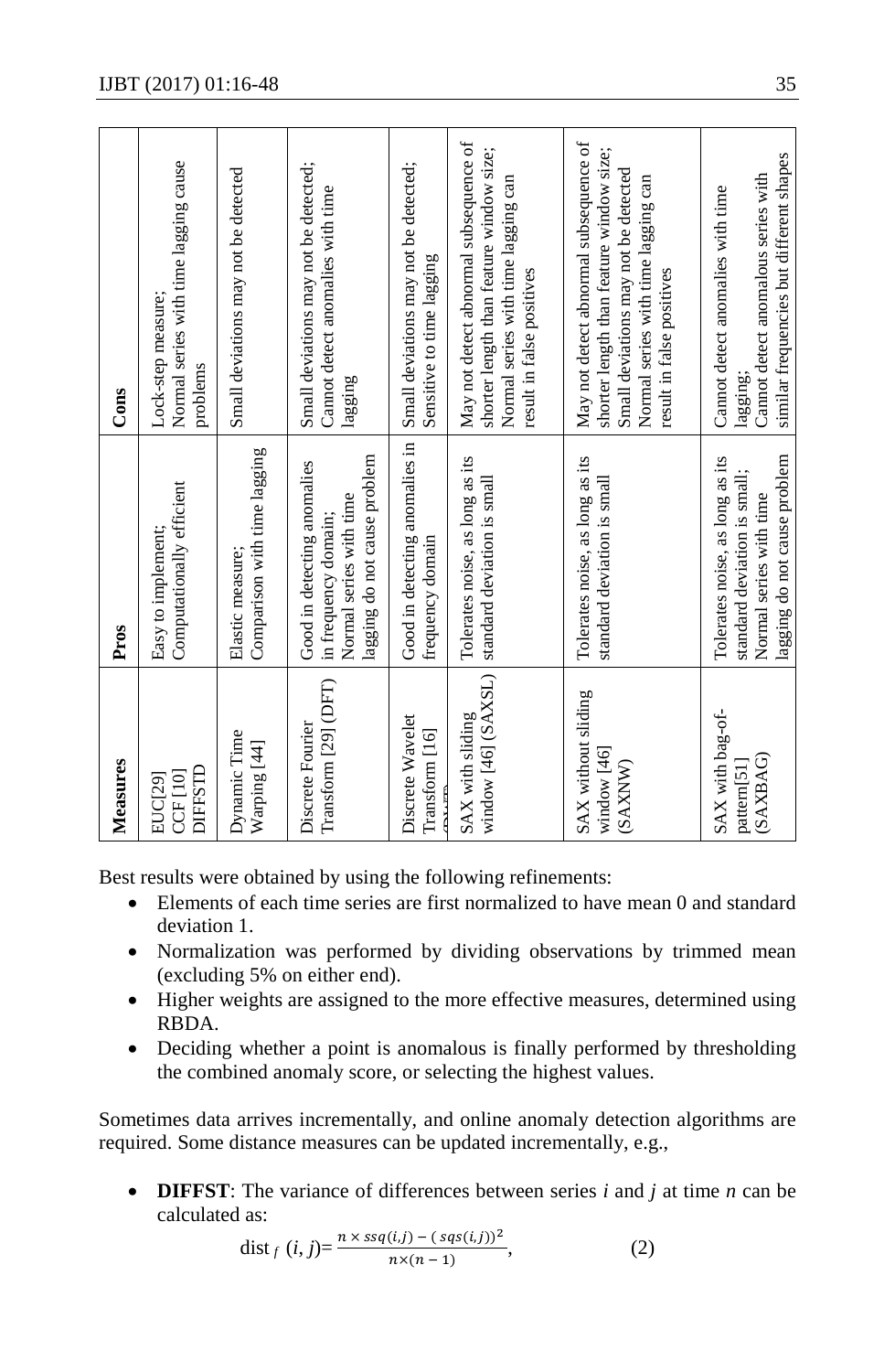where 
$$
ssq(i, j) = \sum_{t=1}^{n} (x_i(t) - x_j(t))^2
$$
 and  $sgs(i, j) = \sum_{t=1}^{n} (x_i(t) - x_j(t))$  (3)

The numerator in Equation 2 can be updated for the  $(n + 1)$ th observations by adding  $(x_i(n + 1) - x_j(n + 1))^2$  and  $(x_i(n + 1) - x_j(n + 1))$  to  $ssq(i, j)$  and  $sgs(i, j)$ respectively.

• **STrend**: Let  $x'_i$   $(n) = x_i(n) - x_i(n-1)$ . Then, by definition,

$$
S_{i,j}(n) = \begin{cases} 1 & \text{if } x'_i(n) \cdot x'_j(n) > 0 \text{ or } x'_i(n) = x'_j(n) = 0 \\ 0 & \text{otherwise} \end{cases}
$$

Consequently,

$$
dist_t(i, j) = \frac{\sum_{t=2}^{n} S_{i,j}}{n-1}
$$
 (4)

Therefore, to update this value using the  $(n + 1)$ th observation, we modify the numerator by adding the last trend  $S_i$ ,  $j(n + 1)$ , and accordingly modify the denominator as well.

• **SAXBAG**: converts the data segment in the sliding window of size *w* to a single SAX word, and then counts the frequency  $f_i$  of each word. When data at time  $n + 1$  is observed, a new SAX word will be generated based on the sequence

 $x_i(n+2-w)$ ,  $x_i(n+3-w)$ ,  $x_i(n+4-w)$ ,..........,  $x_i(n+1)$ . The stored data set can be updated to account for the new SAX word.

- **Normalization and Assignment of Weights:** We normalize *distf (i, j),*  $dist(i,j)$ , and  $dist_s(i,j)$  to  $dist'_f(i,j)$ ,  $dist'_t(i,j)$ , and  $dist'_s(i,j)$ , respectively. Then weight $'_{l}(i)$  values are also calculated.
- $\bullet$  Finally, the anomaly score for the  $i<sup>th</sup>$  series is calculated as follows:

$$
A_i = \sqrt{\sum_{l \in \{s,t,f\}} (dist'_l(i))^2 \times \text{weight}'_l(i)}.
$$

 A simple weighted distance can be used for fast online detection, without considering rank:

$$
dist_{msm}(i, j) = \sqrt{\frac{\sum_{l \in \{s, t, f\}} (dist_l'(i,j))^2}{3}} \tag{5}
$$

Then, the anomaly score for  $i<sup>th</sup>$  series,  $A_i$  ( $k$ ), can defined as the average distance to its *k* nearest neighbors:

$$
A_i (k) = \frac{\sum_{j \in N_k(i)} distr_{msm}(i,j)}{|N_k(i)|}
$$
(6)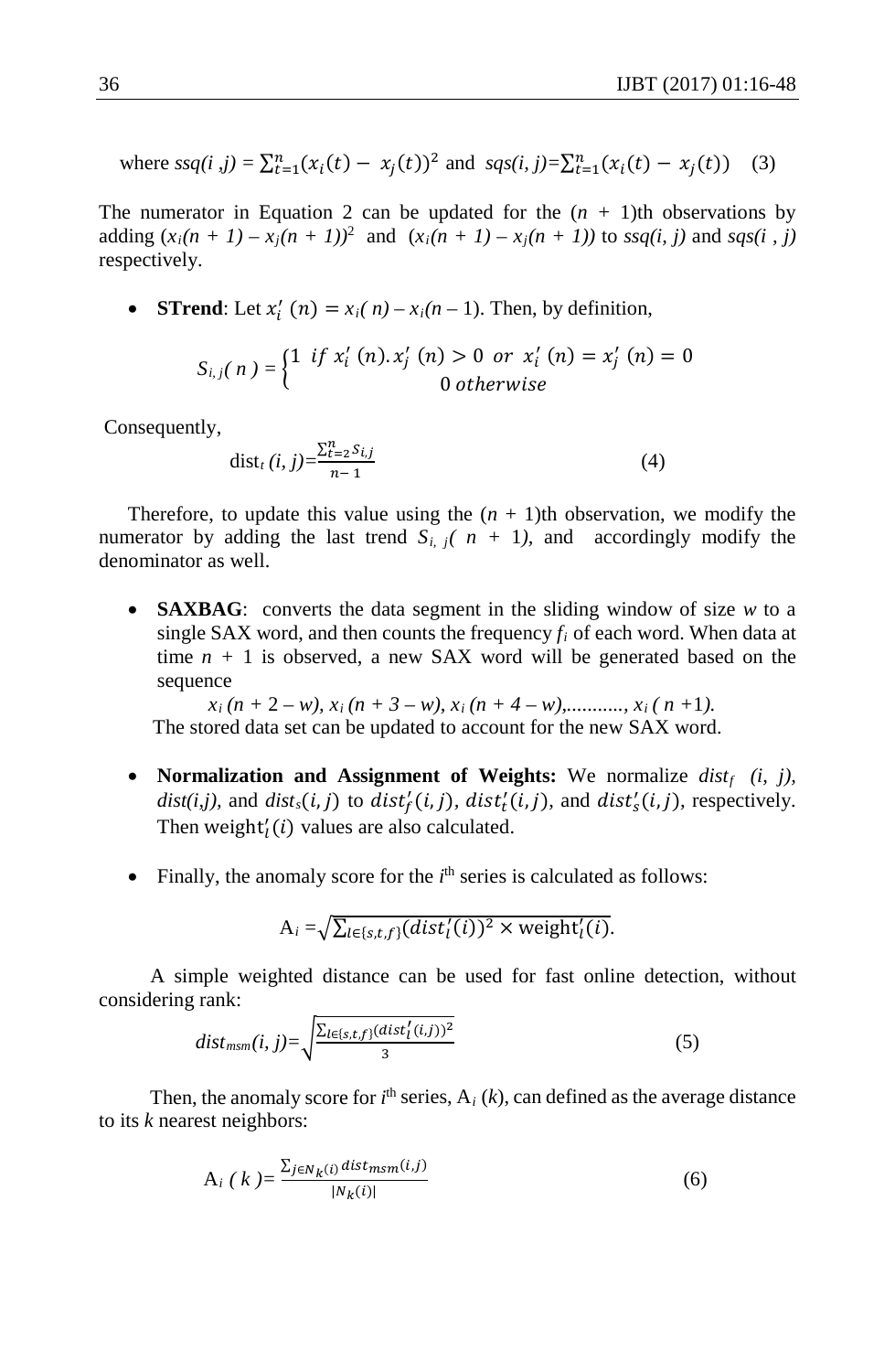Now, select any *k* neighbors of *i*, and let  $A'$ <sup>*i*</sup> (*k*) denote the average  $dist_{msm}(i, j)$ over them. Then the average distance of *k*-nearest-neighbors of *i* must be *less* or equal to average distance of any *k* neighbors of *i*, so:

$$
A_i(k) \le A_i(k) \tag{7}
$$

Huang *et al*. [39] propose OMUDIM, a faster version of MUDIM, whose key steps are as follows:

- 1. Find a threshold  $\lambda$  such that  $A_i(k) < \lambda$  implies *i* is not an anomalous series; then any A'<sub>j</sub> (k) <  $\lambda$  also implies *j* is not an anomalous series either; thus most of the non-anomalous series can be excluded from anomaly score calculations. To find an estimate of the threshold,  $\lambda$ , we apply the following:
- 2. Sampling procedure: We calculate  $A_i(k)$ 's for  $i \in S$ , where *S* contains a small fraction ( $\alpha$ ) of the elements in *D*, randomly selected. Then  $\lambda$  is chosen to equal the value of  $A_i(k)$  which is at the top  $(\beta \times 100)$ th percentile in descending order.
- 3. For  $x_i \in D S$ , maintain a binary max heap consisting of  $dist_{msm}(i, j)$  where *j*'s are selected *k* neighbors of *i*. If the average of these *k* neighbors is less than  $\lambda$ , series *i* is declared as non-anomalous. Else  $dist_{msm}(i, j)$  is calculated for next selected value of *j*, and the heap is updated by keeping only the smallest *k* values of  $dist_{msm}$ . The anomalousness of series *i* is tested using the above criterion. This process stops if at any stage, the series is found to be non-anomalous or no *j* is left.
- 4. Calculate the anomaly scores of all potential anomalous series (found in Step 2) and find the anomalous series, if any.
- 5. The above steps are repeated once new observations arrive.

This algorithm outperformed three other online detection algorithms based on (a) Euclidean distance, (b) Dynamic Time Warping (DTW), and (c) Autoregressive (AR) approach, proposed by [17], [46] and [32] respectively. The first two of these methods calculate a measure of anomalousness of a time series by (i) finding the *k* nearest neighbors of the series, and (ii) using the average distance of these *k* neighbors. The third method constructs a global AR model for all series and then measures the anomaly score at time *t* as the gap between the observed value and the predicted value.

The MUDIM approach is efficient and detects anomalous series as soon as it begins to drift away from the other (non-anomalous) series, a substantial advantage over other anomaly detection algorithms for time series. This approach can handle data uncertainty very well, and its online version does not require any training data sets. Compared with other methods, it requires less domain knowledge.

## **5 Anomaly detection with categorical data**

Categorical (or nominal) data pose special problems for the formulation of suitable anomaly detection algorithms. The biggest issue is that numerical distance measures cannot easily apply; the simplest distance measure for a single categorical attribute is binary-valued: the distance is 1 if the two values of an attribute are different, and 0 if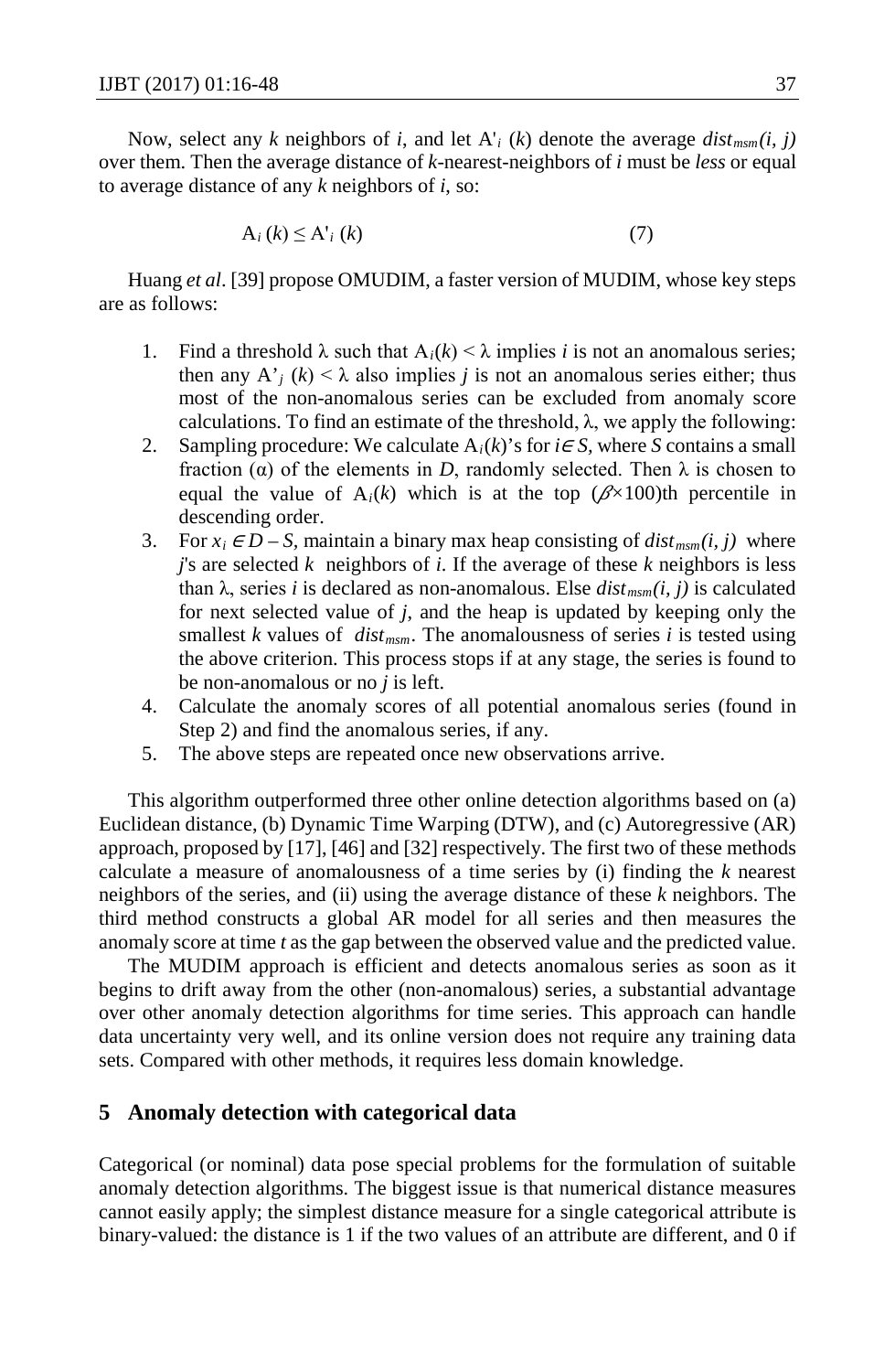identical. Transforming a *d*-valued categorical attribute into *d* binary attributes does not make any substantial difference to this problem.

Many practical problems involve such data, in which some of the variables are nominal or categorical, i.e., not numeric. For example, a credit application for a bank may state an occupation which is relevant to decision-making; numeric encoding of the same can only confuse data analysis procedures, since an occupation value of "7" may be as different from "8" as it is from "1". Hence, anomaly detection algorithms that rely on distance computations must not attempt to reduce categorical variables to numerical values.

One approach for anomaly detection with categorical data is based on data mining approaches that focus on frequent item-set identification; the terminology comes from the grocery shopping analogy, in which shoppers make transactions, and each transaction involves the purchase of a certain set of items. Data mining analysis can help determine which sets of items tend to be purchased together, with actionable implications for the merchant or grocery store. Well-known algorithms [4, 3] have been developed to identify frequent item-sets from large numbers of transactions.

From the anomaly detection perspective, we are interested in transactions that contain infrequent item-sets, i.e., items that are not usually purchased together, and are often purchased separately. An anomaly score can readily be constructed, based on this heuristic, high if  $f(x, y) / f(x) f(y)$  is small, where *f* indicates the frequency of purchase of that item [REF]. This principle also applies to other contexts in which some variables are categorical. Another perspective is to evaluate the normalized conditional (marginal) probabilities of item-sets.

Another well-founded approach is based on an information compression perspective, relying on a minimum description length (MDL) methodology [34]. First, each transaction can be considered to be covered by a collection of item-sets, of varying frequency in the set of transactions. A coding approach is utilized which assigns codewords (symbol sequences) to various item-sets, with frequent item-sets represented as the shortest codewords, as in the KRIMP algorithm [65]. A transaction that consists only of very frequent item-sets will hence have a much shorter codeword representation than a transaction that consists of randomly assorted items. Thus, the anomaly score of a transaction can be considered to be proportional to the length of its representation using item-set codewords. A small number of items missing from the item-sets can be tolerated; Smets and Vreeken propose a – fault-tolerant cover computation algorithm, which attempts to use as few item-sets as possible to describe a transaction [66].

For example, consider a database with three categorical variables and six transactions (data points in the three-dimensional space): *abx, abx, abx, abx, acx, acy*, where each letter  $\{a, b, c, x, y\}$  indicates a different value for one of the three categorical variables. The code assigned to the most frequent item-set, *abx*, is 0, of length 1 bit. The code assigned to the next most frequent item-set, *ac*, is 10, of length 2 bits. The code assigned to *x* is 110, of length 3 bits, and the code assigned to *y* is 111, also of length 3 bits. Now, we can determine the length of the minimal cover for a given transaction using these codes. For example,  $acx$  requires 2 bits (for  $ac$ ) + 3 bits (for  $x$ ) = 5 bits, indicating that it is far more anomalous than the transaction  $abx$ which requires only 1 bit.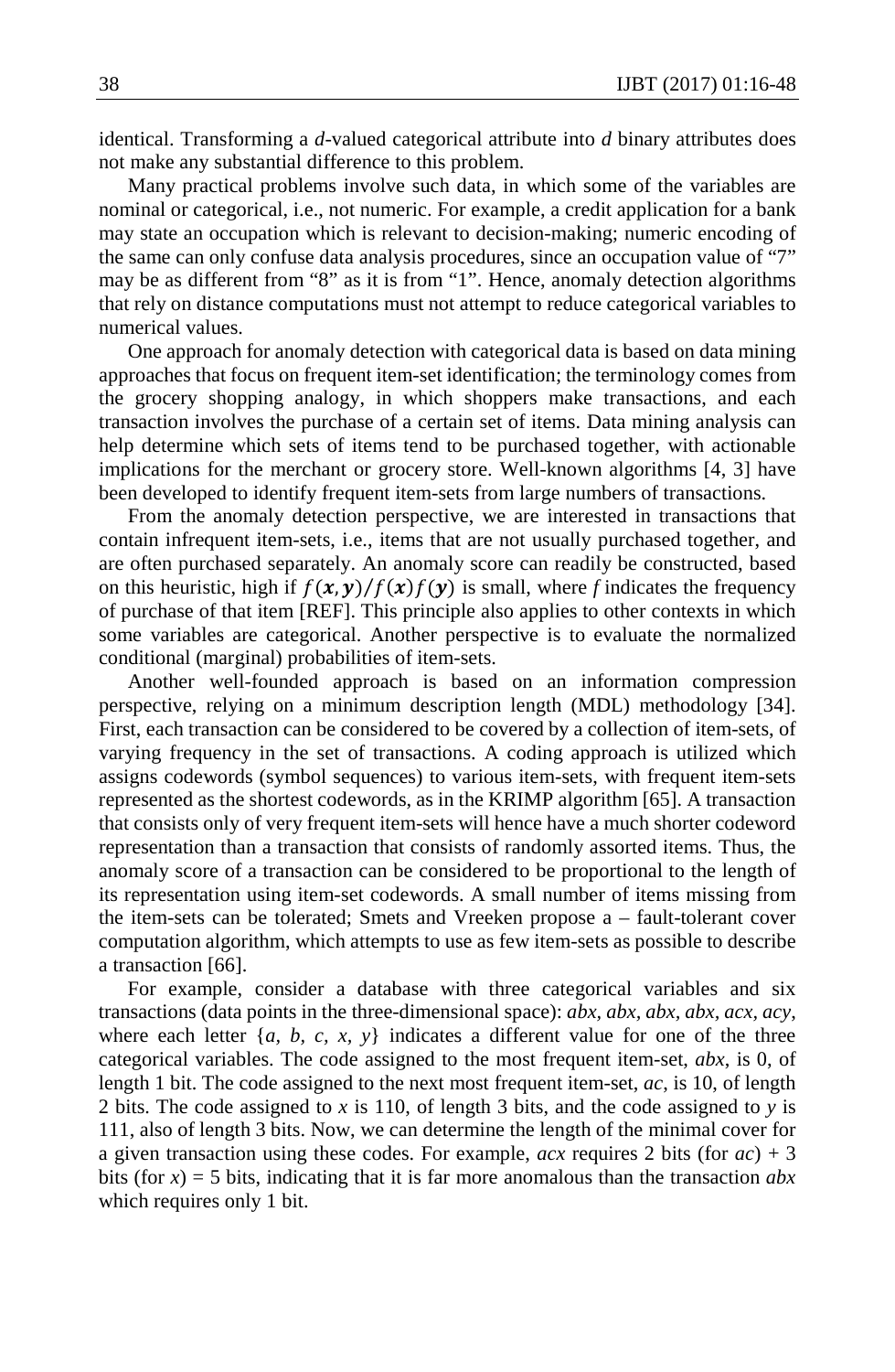This approach was further extended in the parameter-free CompreX algorithm [6] that uses multiple dictionaries (compression tables with codewords), and identifies transactions with high compression cost as anomalies.

## **6 Ensemble methods for anomaly detection**

Several anomaly detection algorithms have been developed, and have been fine-tuned to work well in specific data distributions. Ensemble approaches attempt to combine multiple individual algorithms in order to obtain better results over a larger class of problems and data distributions. The two main classes of ensemble approaches [2] are:

- 1. Sequential: The results obtained by one algorithm are refined by the application of another algorithm.
- 2. Parallel (or Independent): Each algorithm is applied to the data set, and the results obtained using multiple algorithms are combined. The MUDIM approach discussed in the previous section is an example of this approach, for time series problems.

These approaches work best if different algorithms being utilized are orthogonal to each other, e.g., one catches the anomalies that the other does not.

#### **6.1 Sequential ensembles**

The principle of successive refinement is applied by setting algorithm parameters to permit the first algorithm to act as a "coarse sieve" that minimizes false negatives but permits a greater number of false positives, whereas each successive algorithm reduces the number of false positives. Zhiruo *et al*. [72] have developed new sequential ensemble algorithms based on the concept that anomaly detection performs better on a subsample of the dataset, and propose to use the algorithms which have higher diversity among themselves as the base algorithms for a better combination result. Iterative sequential learning over base algorithms processes data in multiple passes, with each round of execution providing a better understanding of the dataset. As a result, the final result will provide a more refined result than obtainable using a single iteration.

*Boosting* is a well-known example of iterative sequential learning. In particular, the *AdaBoost* algorithm [30] has gained substantial popularity for classification problems. But this approach has not been explored much in unsupervised anomaly detection, since labeled training data are unavailable. Zhiruo *et al*. [72] propose a novel adaptive learning algorithm for unsupervised outlier detection, which uses the score output of the base algorithm to determine the hard-to-detect examples, and iteratively resamples more points.

*Random forests* constitute ensemble decision-making with multiple randomly generated decision trees, improving performance over single decision trees and other approaches for classification problems. Guha *et al.*[35] have shown that random trees can be used for anomaly detection in a semi-supervised context. However, parameters must be chosen based on empirical learning, and performance suffers for when the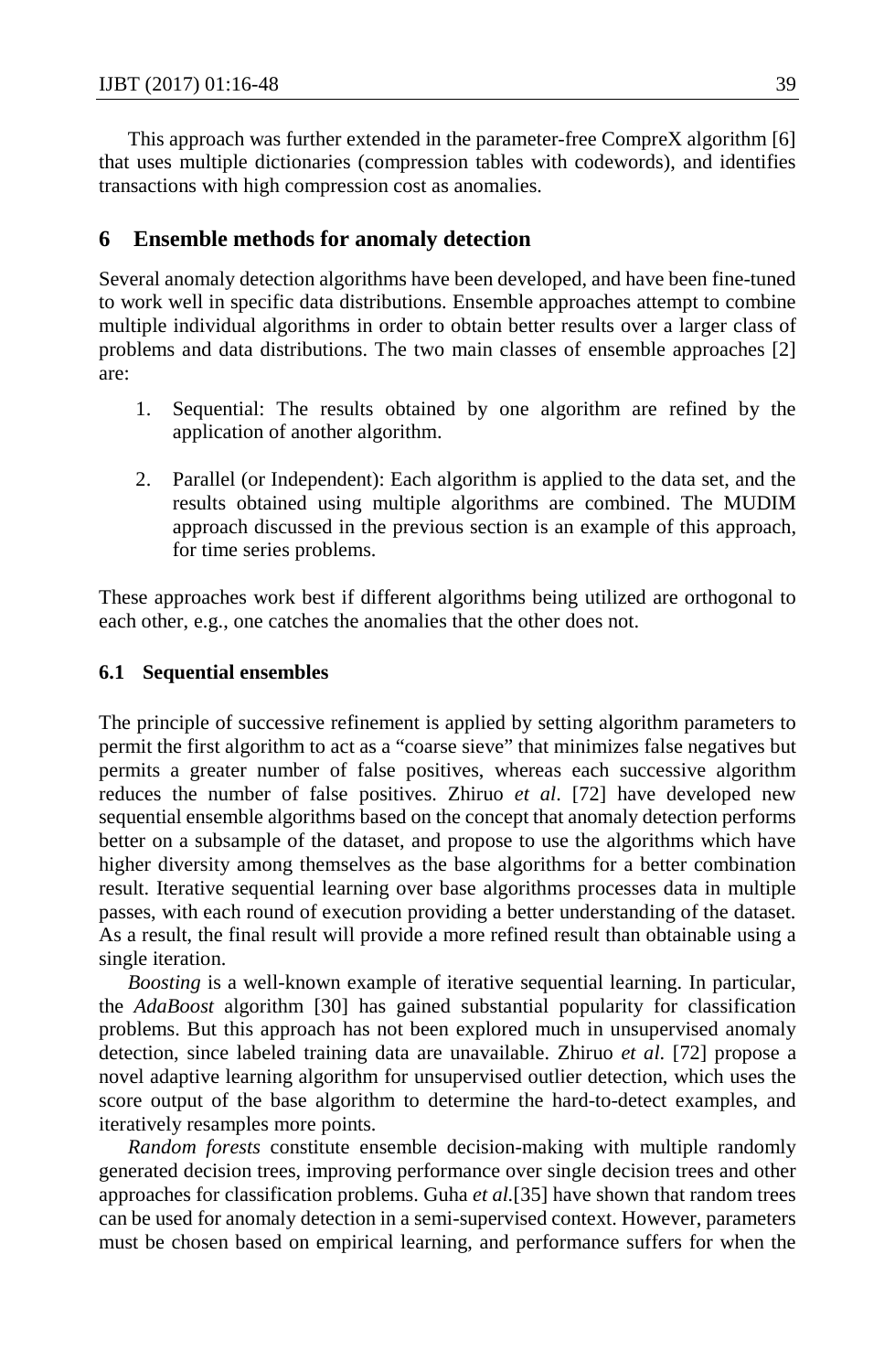problem dimensionality increases. Zhiruo *et al*. [73] have analyzed the impact of parameters used in random trees from both empirical and theoretical points of view, and proposed new algorithms to solve the problem of anomaly detection over highdimensional data, partitioning the feature space into similar clusters, then building random trees separately.

Future work must address how to extend ensemble methods to streaming data, especially in the presence of concept drift. Since high computational costs are required for iterative computations, it is also important to develop algorithms that reduce computational effort.

#### **6.2 Independent ensembles**

The literature on information fusion, e.g., from multiple heterogeneous sensors [70, 15], provides a contrast between data-level, feature-level, and decision-level fusion, providing useful analogies for ensemble methods for anomaly detection.

- Data-level: A single algorithm is applied to data obtained from multiple sensors. This is not an ensemble approach.
- Feature-level: Preliminary analysis identifies important features that are then analyzed together, in the data fusion context. Analogously, we may consider the anomaly scores, obtained from different individual anomaly detection algorithms, as features that need to be combined by averaging the scores, or considering the maximum of the scores, which can then be ranked.
- Decision-level: The final results from various algorithms are combined, in this approach. For anomaly detection, the *ranks* obtained for each point using different anomaly detection algorithms may be considered to be their final decisions; formally, if  $\alpha_i(x_i)$  is the anomaly score for the data point  $x_i$  using the  $i<sup>th</sup>$  algorithm (applied to the data set *D*), then the corresponding *rank* is defined as follows:

$$
r_i(x_j) = |D| - |\{x_k | \alpha_i(x_k) < \alpha_i(x_j)\}|.
$$

For example, if the data set contains a thousand elements, and all their anomaly scores are different, then the element ranked 1 is the one such that 999 elements have lower anomaly scores, the element ranked 2 is the one such that 998 elements have lower anomaly scores, etc. This definition implies that the higher value is used if elements have the same rank, e.g., if two elements have the same highest anomaly score, then both would have to be ranked 2. In the decision-level approach, these ranks have to be combined; this may be done using one of the following approaches:

- 1. Min-rank, defined as  $r_{min}(x_i) = \min_i r_i(x_i)$ . Thus, all the items ranked 1 by any algorithm receive the final min-rank of 1.
- 2. Aggregate-rank, defined as  $r_{sum}(x_i) = \sum_i r_i(x_i)$ . This is equivalent to an averaging of the ranks.

Each of these may be sorted, resulting in a linear ordering, from which a final rank may be extracted; we use  $\rho$  to denote such a function, so that  $(x_i) \in \{1, \ldots, |D|\}$  when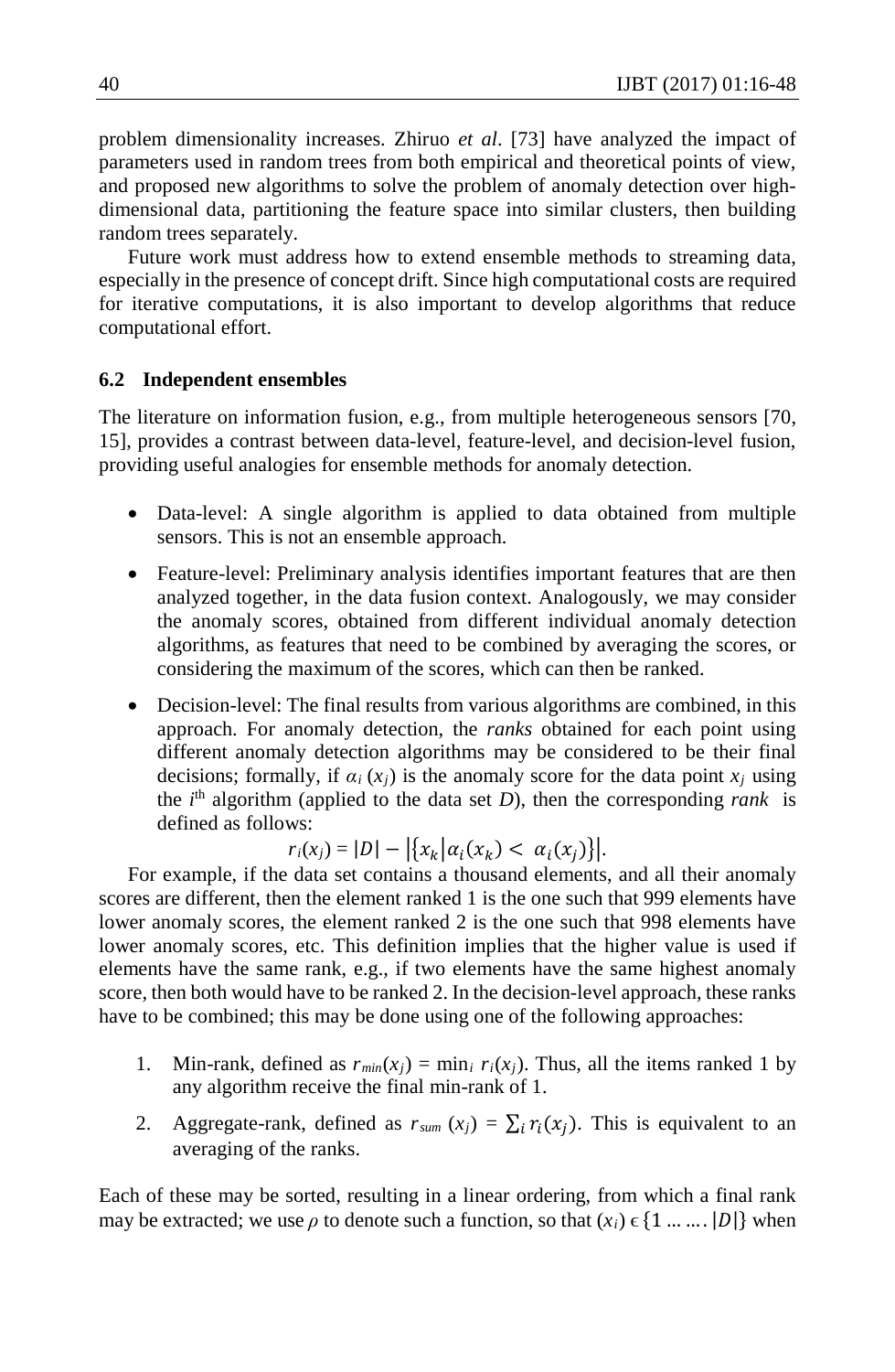the data set is D, and  $(x_i) > (x_i)$  iff either  $\alpha(x_i) < \alpha(x_i)$  for a single or composite anomaly score function, or  $r(x_i) > r(x_i)$  if *r* is a single or composite rank function.

**Example:** Consider a dataset with a thousand points  $D = \{x_1, \ldots, x_{1000}\}$ , to which three anomaly detection algorithms are applied with the following respective anomaly scores for some of the points as shown in Table 2; each column (other than the first) corresponds to the data points  $\{x_1, ..., x_5\}$ , and we assume that all  $\alpha_i$  values equal 0 for the remaining points in  $D$ , i.e., they are not considered to be anomalous even to the least degree by any algorithm. We observe from Table 2 that somewhat different results are obtained (shown in the  $\rho$  values) by different ensemble combination methods, although they usually agree in which elements are considered most  $(x_2)$  or  $(x_{5})$  least anomalous.

## **7 Mathematical perspectives**

Many algorithms for anomaly detection have been implemented, as discussed above. We now focus on simple mathematical formulations of the problems being addressed, providing a basis to evaluate competing algorithms that may not directly address a mathematical goal; some earlier definitions are repeated for clarity.

## **7.1 Prediction**

Let f be a mathematical model for an unknown process that generates values for an unknown variable  $\mathcal{Y}$ , given a collection of known variables *x*. Then  $| f(x) - \mathcal{Y} |$ measures the amount of deviation between the predicted and actual values of  $y$ .

**Table 2** Example of anomaly scores and ranks for five points using three anomaly detection algorithms; the *ρ* values give the final results of applying the ensemble operations in various ways.

|                         | $x_{\rm 1}$    | $x_{2}$        | $x_3$ | $x_4\,$        | $x_5$ |
|-------------------------|----------------|----------------|-------|----------------|-------|
| $\alpha_1$              | 0.9            | 0.8            | 0.7   | 0.6            | 0.5   |
| $\alpha_2$              | 0.9            | 0.9            | 0.9   | 0.4            | 0.4   |
| $\alpha_3$              | 0.2            | 0.9            | 0.5   | 0.7            | 0.3   |
| $\alpha_{max}$          | 0.9            | 0.9            | 0.9   | 0.7            | 0.5   |
| $\rho$ amax             | 3              | 3              | 3     | 4              | 5     |
| $\alpha$ <sub>sum</sub> | 2.0            | 2.6            | 2.1   | 1.7            | 1.2   |
| $\rho_{\alpha sum}$     | 3              | 1              | 2     | 4              | 5     |
| r <sub>1</sub>          | 1              | $\overline{c}$ | 3     | 4              | 5     |
| r <sub>2</sub>          | 3              | 3              | 3     | 5              | 5     |
| r <sub>3</sub>          | 5              | 1              | 3     | $\overline{c}$ | 4     |
| $r_{min}$               | 1              | 1              | 3     | $\overline{2}$ | 4     |
| $\rho_{rmin}$           | $\overline{c}$ | $\overline{c}$ | 4     | 3              | 5     |
| $r_{sum}$               | 9              | 6              | 9     | 11             | 14    |
| $\rho_{rsum}$           | 3              | 1              | 3     | 4              | 5     |
|                         |                |                |       |                |       |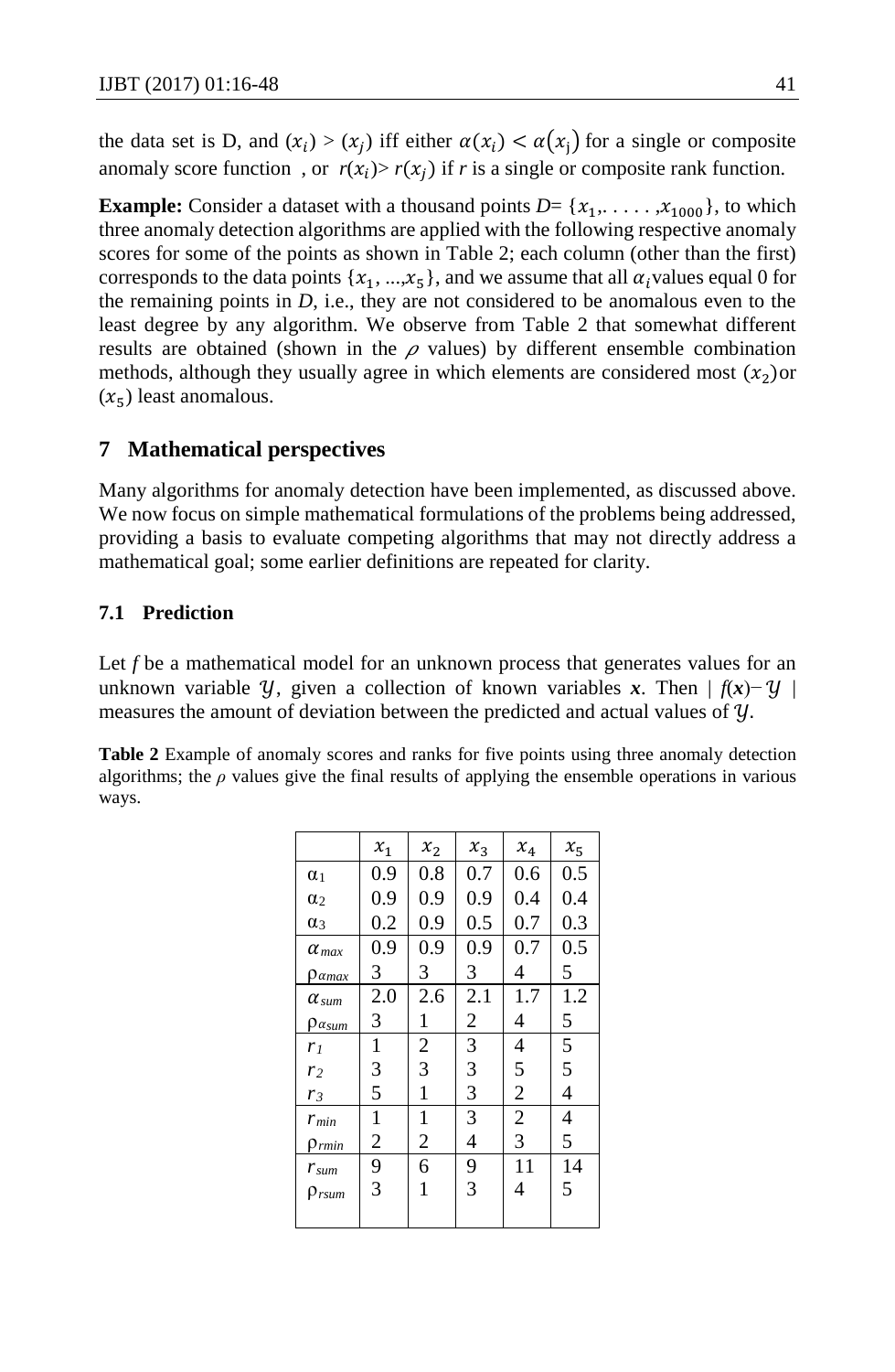This leads to defining anomalies as those observed points  $(x, y)$  for which  $|f(x)|$  $-y$ | is maximized.

## **7.2 Classification**

Let  $X_1$  and  $X_0$  be two sets of data points, of which the former are known to be "normal" and the latter are known to be anomalous.

A classifier *C* is first to be trained on this data set, minimizing the number of classification errors, i.e., minimizing

 $|\{x : x \in X_1 \text{ and } C(x) = 0\}| + |\{x : x \in X_0 \text{ and } C(x) = 1\}|$ 

To facilitate learning using algorithms such as error back-propagation for feedforward neural networks, often it is preferred to minimize the mean squared error, proportional to,

$$
\sum_{x_i \in |X_1|} (1 - f(x_i))^2 + \sum_{x_i \in |X_0|} (f(x_i))^2
$$

where *f* describes the function implemented by the model after learning, presumed to be constrained such that  $0 \le f(x_i) \le 1$  for all data points  $x_i \in X_1 \cup X_0$ . To avoid penalizing points whose values are close to the target values (0 or 1), a minor variation of the above is the task of minimizing

$$
\sum_{x_i \in |X_1| \& f(x_i) < 1 - \epsilon} (1 - \epsilon - f(x_i))^2 + \sum_{x_i \in |X_0| \& f(x_i) > \epsilon} (f(x_i) - \epsilon)^2
$$

where  $0 < \epsilon < 1$ . Since many different models may be constructed for a given dataset, the trade-off between model complexity  $C_M$  and error magnitude is achieved by introducing a regularization term, i.e., minimizing,

$$
E+\lambda C_M
$$

where *E* is the (misclassification or mean squared or other) error term described above,  $C_M$  may be measured as the sum of the number of trainable parameters in the model or the sum of the magnitudes of the model parameter values, and the regularization parameter  $\lambda > 0$  describes the permitted tradeoff.

#### **7.3 Clustering**

For the purposes of anomaly detection, the goal of clustering is to group data points together, which is quite different from that of partitioning the data space into disjoint regions. We need to address two distinct considerations, discussed below:

1. When does a data point belong to a cluster? The goal is to associate each data point with a cluster which is at the least distance. If an *a priori* decision is made to cluster the data set *D* into *k*  clusters, then the goal is to determine a function *C* such that  $C(\mathbf{x}_i) \in \{1, \dots\}$ , *k*}, minimizing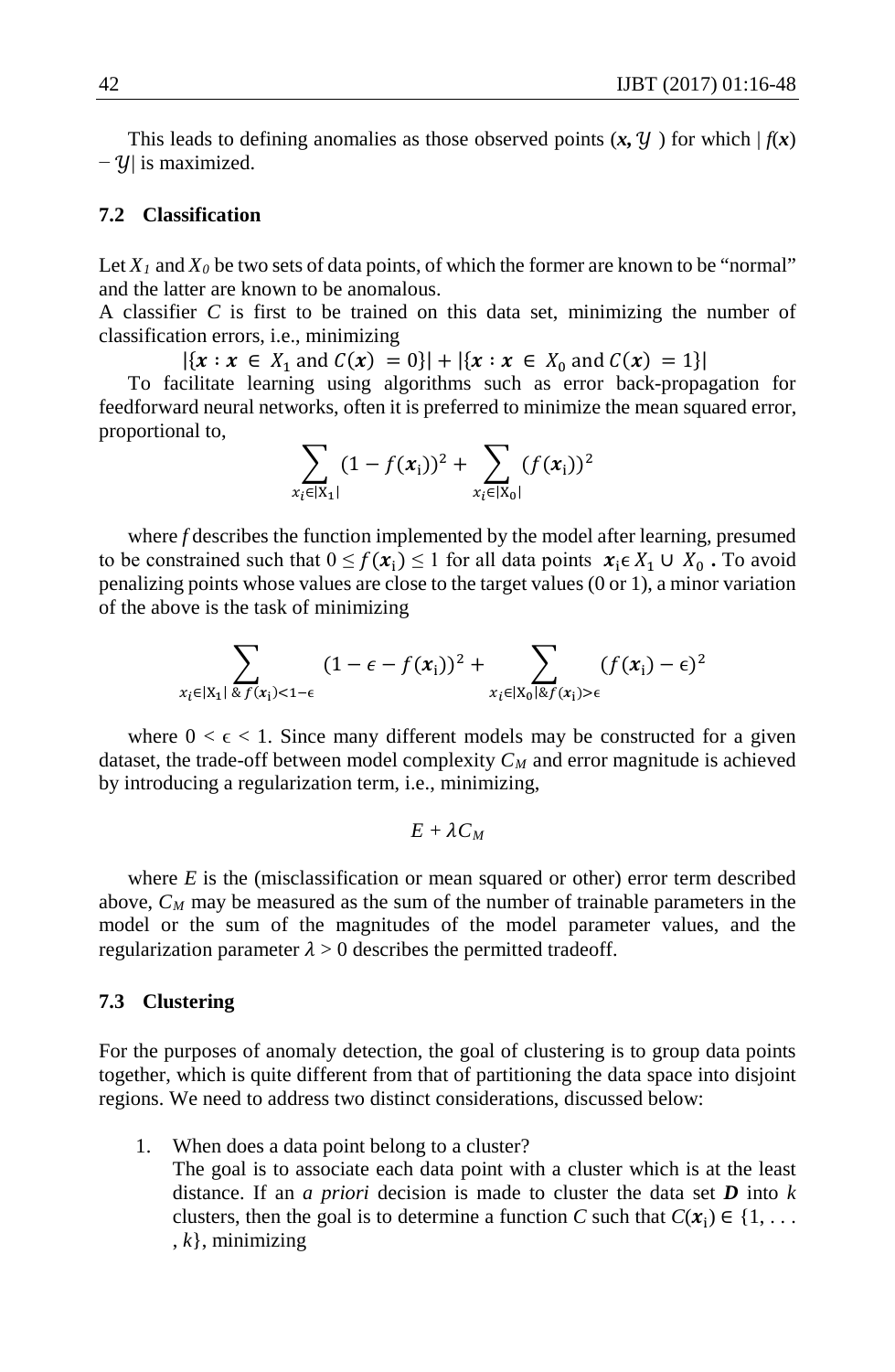$$
d(C, D) = \sum_{x_i, x_j : C(x_i) = C(x_j)} d(x_i, x_j).
$$

However,  $k$  (the number of clusters) is not given to us in an anomaly detection task, requiring us to address the following question:

2. How many *(k*) clusters should we use?

This question may be answered in many ways.

- A maximum threshold  $\theta$  may be specified on the distance between a point and the cluster to which it is assigned; we must then determine a function *C* such that  $C(x_i) \in \{1, 2, 3, \ldots\}$ , minimizing  $d(C, D)$ , but subject to the constraint that  $C(x_i) = C(x_i)$  implies  $d(x_i, x_i) \le \theta$
- A threshold may instead depend on the point  $x_i$  in question, e.g., the local density in a region of the data space containing  $x_i$ , so that we replace  $\theta$  in the previous constraint by a function of the distances between points in a neighborhood  $N(x_i)$  of  $x_i$ , such as,

$$
\theta\left(\boldsymbol{x}_{i}\right)=\!\eta\frac{\sum_{x_{j}\in N\left(x_{i}\right)}\sum_{x_{k}\in N\left(x_{j}\right)}d\left(x_{j},x_{k}\right)}{\left|N\left(x_{j}\right)\right|\left|N\left(x_{i}\right)\right|}
$$

where  $0 \lt \eta \lt 1$ . The definition of the neighborhood may consist of a fixed number of nearest points, e.g., such that  $|N(x_i)| = n$ , a predetermined size, and  $x_i \in N(x_i) \& x_k \notin N(x_i)$  implies  $d(x_i, x_k) \geq d(x_i, x_i)$ .

Instead, we may impose a criterion based on inter-cluster distances, e.g., minimizing the ratio of the mean intra-cluster to the inter-cluster distance, i.e.,

$$
R = \frac{\frac{1}{k} \sum_{i=1}^{k} \boldsymbol{d}(C_m)}{\frac{1}{k(k-1)} \sum_{i \neq j} \boldsymbol{d}(C_i, C_j)}
$$

where the intra-cluster distance for the *m*th cluster is defined as

$$
\boldsymbol{d}(\mathcal{C}_{\mathrm{m}}) = \frac{\sum_{x_i, x_j : C(x_i) = C(x_j)} \boldsymbol{d}(x_i, x_j)}{|\{x_j : C(x_j) = m\}|}
$$

and the inter-cluster distance between the  $i<sup>th</sup>$  and  $j<sup>th</sup>$  clusters could be defined in different ways, e.g.,

$$
\boldsymbol{d}(C_i, C_j) = \min_{x \in C_i, y \in C_j} \boldsymbol{d}(x, y)
$$
\nor

\n
$$
\boldsymbol{d}(C_i, C_j) = \frac{\sum_{x \in C_i, y \in C_j} \boldsymbol{d}(x, y)}{|C_i| \cdot |C_j|}
$$

In an incremental approach, e.g., where clusters are successively merged, a greedy algorithm is usually followed, i.e., continuing to merge clusters until the ratio *R* begins to increase, or until *R* exceeds a pre-specified threshold.

### **7.4 Decision-theoretic optimization**

Although minimization or maximization of some measure is inherent in the formulations given above (viz., prediction, classification, or clustering), we may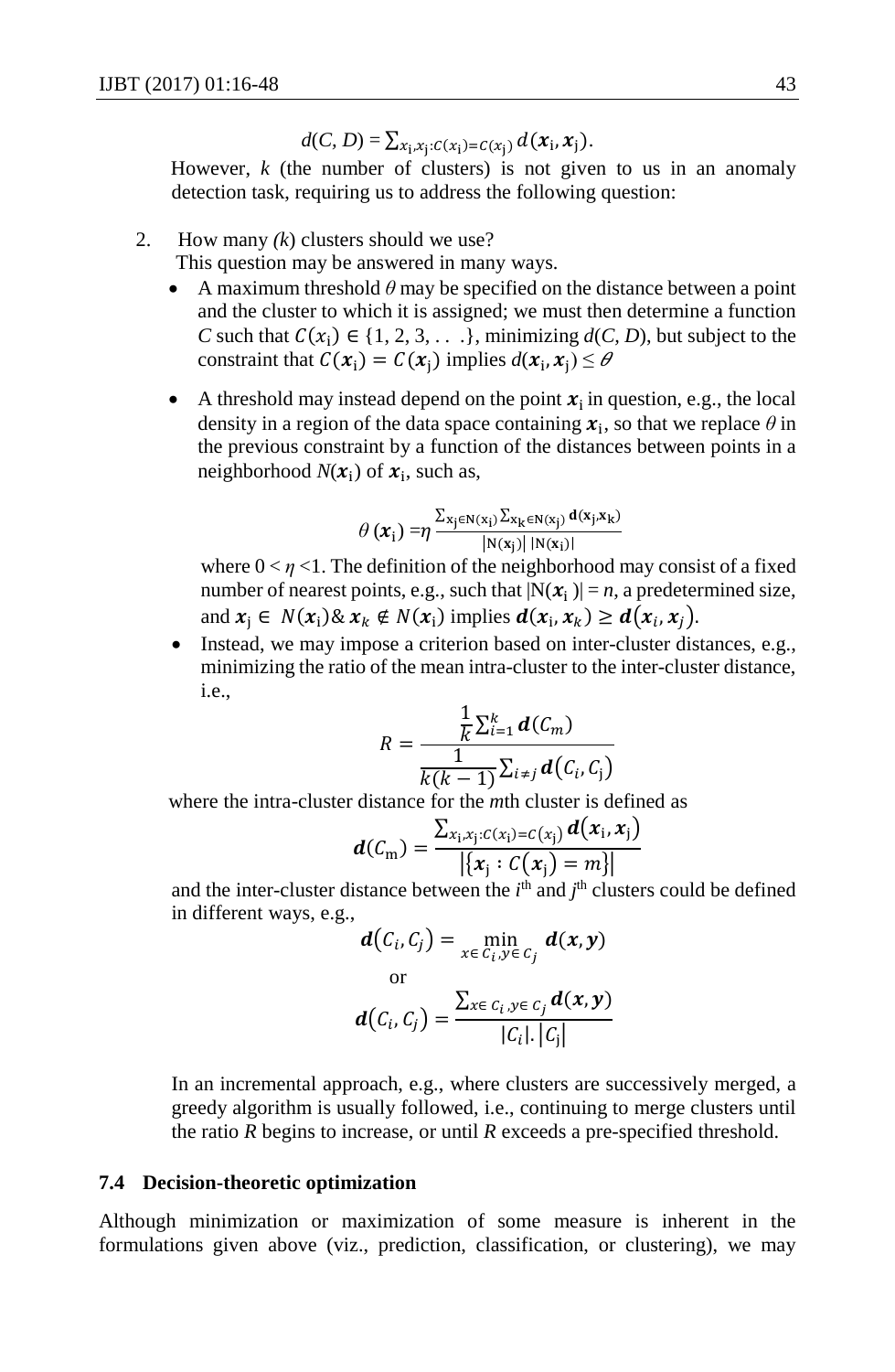directly pose the anomaly detection task as an optimization task, and address the same using a global optimization algorithm, obtaining potentially "better" solutions, with the caveat that we then expect greater computational expense. Each such formulation provides a standard against which the quality of results obtained by a specific algorithm can be evaluated.

We now consider the decision-theoretic task, where false positive cost  $C^+(x_i)$  is associated with mislabeling a non-anomalous data point  $x_i$ , and false negative cost  $C^-(x_i)$  is associated with mislabeling an anomalous data point  $x_i$ . The outputs of an anomaly detection algorithm are interpreted to suggest that only the points in  $A \subset D$ are anomalous. Ground truth may be available suggesting that a point  $x_i$  is an anomaly with probability  $p(x_i)$ .

Then the goal is to minimize the total cost of misclassification for the algorithm, i.e.,

$$
\sum_{x_i \in A} C^+(x_i) \left(1 - p(x_i)\right) + \sum_{x_i \in D \setminus A} C^-(x_i) \ p(x_i)
$$

If the anomaly detection algorithm provides anomaly scores  $\alpha(x_i)$  in the [0,1] interval, then the choice of a threshold  $\theta$  (above which a point is to be considered an anomaly) is obtained by minimizing the total cost obtained by the choice of  $\theta$ , i.e.,

$$
\underset{\theta}{argmin} \sum_{x_i: \alpha(x_i) \geq \theta} C^+(x_i) \left(1 - p(x_i)\right) + \sum_{x_i: \alpha(x_i) < \theta} C^-(x_i) \ p(x_i)
$$

If, on the other hand, the goal is to infer probabilities from the anomaly scores, then a calibration function  $f_a$  must be learned using the data points *X* for which such probabilities are available (from the ground truth), perhaps minimizing mean squared error  $\sum_{x_i \in X} (f(\alpha(x_i)) - p(x_i))^2 / |X|$  using a neural network or a support vector machine.

### **8 Concluding remarks**

Anomaly detection problems arise in many applications and fields of study, and have been addressed by researchers using traditional statistical tools, data mining approaches, and problem-specific methodologies. Recent years have seen the development of many different algorithms for anomaly detection, and there is considerable potential in exploring their applications in banking and finance. This paper has conducted an overview of various classes of anomaly detection problems and algorithms, focusing on those that are relevant to the context of banking, such as customer and employee behavior tracking and various cases of fraudulent activities.

 Traditional unsupervised anomaly detection algorithms have been based on nearest neighbor and clustering procedures, applied to multidimensional numerical data; the choice of distance measures is then critical. Heterogeneous density distributions and asymmetric cluster shapes hinder their applicability, but have been successfully addressed by more recently developed algorithms, which focus on local neighborhoods and relative proximity relationships between nearest neighbors. In some applications, ground truth data may be available, permitting the application of supervised or semi-supervised learning algorithms which use the available data at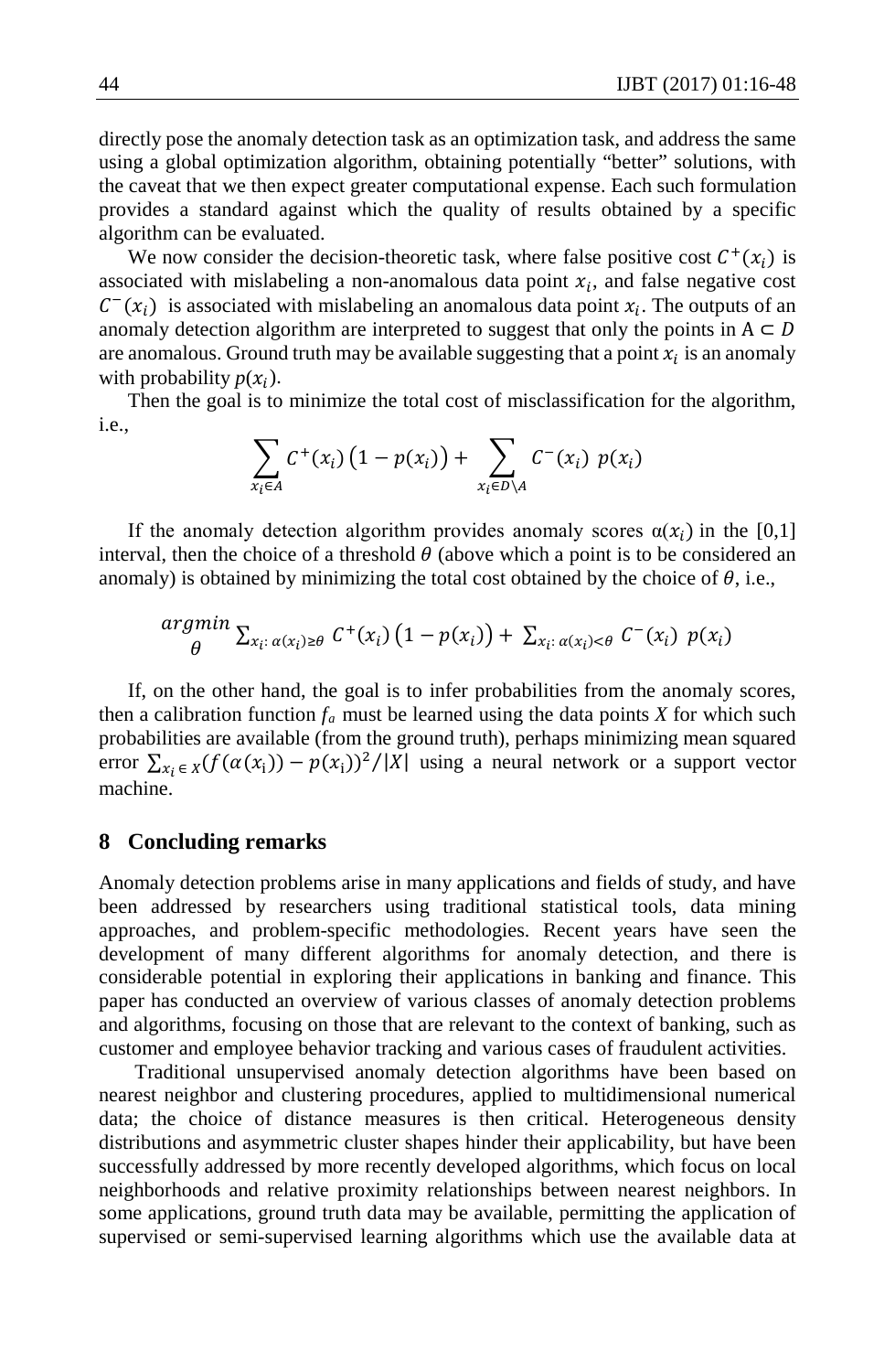least to characterize normal data, against which anomalous data may be contrasted and identified.

 An entirely different set of problems arises with time-stamped data streams that arrive over time. We then consider the identification of anomalies within a single stream, as well as compare one data stream against others to identify stream-level anomalies. Within a stream, we may distinguish among various special kinds of anomalies such as point anomalies, discords, rate anomalies, contextual anomalies, and others. Between multiple data streams, we may compare individual data streams against subsets of the entire set of streams for which data is available. Algorithms that accomplish these tasks include procedural algorithms such as Regression and Hidden Markov Models, as well as approaches based on transforming data to a different space that is more amenable to the application of anomaly detection algorithms.

 These methodologies need substantial modification when the data is categorical or nominal, i.e., data attributes are not numeric. Data mining approaches may then be applicable, identifying frequent item-sets, with anomalies being defined as the infrequent ones, subject to some normalization procedures to account for the possibility that the items (within the infrequent item-sets) themselves occur rarely. Information compression methodologies based on the minimum description length principle have also been explored; transactions with high compression cost are then considered to be anomalies.

 We then discussed different ways of combining multiple anomaly detection algorithms, so that we can identify anomalies that may be detected by some (but not all) individual algorithms.

 Finally, we presented mathematical formulations of the anomaly detection problems, providing standards for solution quality against which specific anomaly detection algorithms can be evaluated. In addition to prediction, clustering, and classification perspectives, we also introduce decision-theoretic considerations that take asymmetric misclassification costs into consideration.

 Although considerable work has been accomplished in all the areas discussed above, extensive empirical results exploring the application of anomaly detection algorithms to banking applications are few. This is a promising area for future study, using real datasets against which different algorithms can be evaluated. The need for such work is critical especially due to the increasing proliferation of cyber-crimes directed at the banking and financial industry, affecting millions of customers, and threatening to drastically diminish the trust in existing financial infrastructure, systems and platforms.

### **References**

- 1. Abfalg, J., Kriegel, H. P., Kröger, P., Kunath, P., Pryakhin, A., & Renz, M.: Similarity search on time series based on threshold queries. In: Proceedings of the EDBT. 276-294 (2006)
- 2. Aggarwal, C. C.: Outlier analysis. In Data mining. Springer, 237-263 (2015)
- 3. Agrawal, R., Mannila, H., Srikant, R., Toivonen, H., Verkamo, A.I.: Fast discovery of association rules. Advances in Knowledge Discovery and Data Mining. **12**(1), 307–328 (1996)
- 4. Agrawal, R., Srikant, R., et al.: Fast algorithms for mining association rules. In: Proc. of the  $20<sup>th</sup>$  Int. Conf. on Very Large Data Bases. VLDB. **1215**, 487–499 (1994)
- 5. Agyemang, M., Barker, K., Alhajj., R.: A comprehensive survey of numeric and symbolic outlier mining techniques. Intelligent Data Analysis. **10**(6), 521–538 (2006)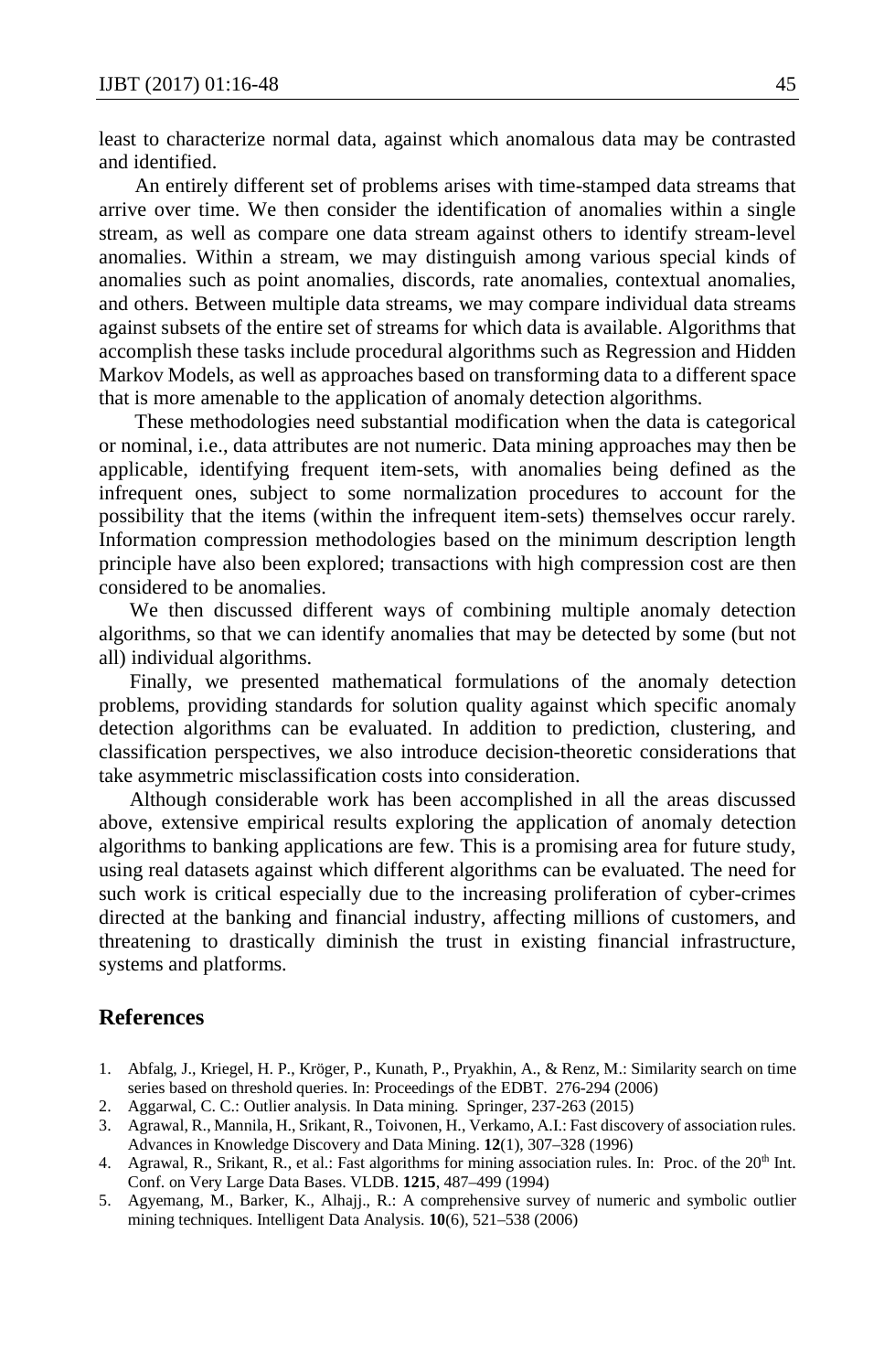- 6. Akoglu, L., Tong, H., Vreeken, J., Faloutsos., C.: Fast and reliable anomaly detection in categorical data. In: Proceedings of the 21<sup>st</sup> ACM International Conference on Information and Knowledge Management. 415–424, ACM (2012)
- 7. Amari., S.: Field theory of self-organizing neural nets. IEEE Transactions on Systems, Man, and Cybernetics, **(5)**, 741–748 (1983)
- 8. Amer, M., Goldstein, M., and Abdennadher, S.: Enhancing one class support vector machines for unsupervised anomaly detection. In: Proceedings of the ACM SIGKDD Workshop on Outlier Detection and Description. 8–15, ACM (2013)
- 9. Donald, J., Berndt, Clifford, J.: Using dynamic time warping to find patterns in time series. In: AAAI Working Notes of the Knowledge Discovery in Databases Workshop, 359–370 (1994)
- 10. Bonanno, G., Lillo, F., Mantegna., R.N.: High-frequency cross-correlation in a set of stocks. Quantitative Finance. 96–104 (2001)
- 11. Boser, B.E., Guyon, I.M., Vapnik, V.N.: A training algorithm for optimal margin classifiers. In: Proceedings of the Fifth Annual Workshop on Computational Learning Theory, 144–152. ACM (1992)
- 12. Breunig, M.M., Kriegel, H., Ng, R.T., Lof, J.S.: Identifying density-based local outliers. In ACM sigmod record, **29**, 93–104, ACM (2000)
- 13. Bu, Y., Leung, T., Fu, A.W., Keogh, E., Pei, J., Wat, S.M.: Finding top-k discords in time series database. In: Proceedings of the 2007 SIAM International Conference on Data Mining. 449–454 (2007)
- 14. Carpenter, G.A., Grossberg, S.: Adaptive resonance theory. In Encyclopaedia of Machine Learning and Data Mining, 1–17, Springer (2016)
- 15. Chair, Z. and Varshney, P.K.: Optimal data fusion in multiple sensor detection systems. IEEE Transactions on Aerospace and Electronic Systems, **(1)**, 98–101(1986)
- 16. Chan, K.P. and Fu, A.W.C.: Efficient time series matching by wavelets. In: Proceeding of the 15<sup>th</sup> International Conference on Data Engineering, Sydney, Australia, 126-127 (1999)
- 17. Chandola, V., Banerjee, A., Kumar, V.: Anomaly detection. ACM Computing Surveys, **41**(3), 1–58 ( 2009)
- 18. Chandola, V, Banerjee, A., Kumar, V.: Anomaly detection for discrete sequences: A survey. IEEE Transactions on Knowledge and Data Engineering, **24**(5), 823–839 (2012)
- 19. Chang, W., Chang, J.: Using clustering techniques to analyze fraudulent behavior changes in online auctions. In: Proceedings of the International Conference on Networking and Information Technology, 34–38, IEEE (2010)
- 20. Cheboli, D.: Anomaly detection of time series. PhD thesis, University of Minnesota (2010)
- 21. Chen, L, Raymond, Ng.: On the marriage of lP-norms and edit distance. In: Proceedings of the Thirtieth International Conference on Very Large Data Bases. 792–803 (2004)
- 22. Chen, Y., Nascimento, M.A., Chin, B., Anthony, O., Tung, K. H.: Spade: On shape-based pattern detection in streaming time series. In: Proceedings of the 23<sup>rd</sup> International Conference on Data Engineering, Istanbul, Turkey. 786–795 (2007)
- 23. Deb, K., Pratap, A., Agarwal, S., and Meyarivan, T.: A fast and elitist multiobjective genetic algorithm: Nsga-ii. IEEE transactions on evolutionary computation. **6**(2),182–197 (2002)
- 24. Deng, Q., Mei, G.: Combining self-organizing map and k-means clustering for detecting fraudulent financial statements. In: Proceedings of the International Conference on Granular Computing, 126– 131. IEEE (2009)
- 25. Ding, H., Trajcevski, G., Scheuermann, P., Wang, X., Keogh, E.: Querying and mining of time series data: experimental comparison of representations and distance measures. In: Proceedings of the VLDB Endowment, 1542–1552 (2008)
- 26. Du, K., Swamy, MNS.: Radial basis function networks. In Neural Networks and Statistical Learning. 299–335, Springer (2014)
- 27. Elkan, C., Noto, K.: Learning classifiers from only positive and unlabeled data. In: Proceedings of the 14th ACM SIGKDD International Conference on Knowledge Discovery And Data Mining. 213–220, ACM (2008)
- 28. Eskin, E., Arnold, A., Prerau, M., Portnoy, L., Stolfo, S.: A geometric framework for unsupervised anomaly detection. In: Applications of Data Mining In Computer Security, 77–101, Springer (2002)
- 29. Faloutsos, C., Ranganathan, M., Manolopoulos, Y.: Fast subsequence matching in time-series databases. In Proceedings of the ACM SIGMOD International Conference on Management of data, New York, NY, USA, 419 – 429, ACM (1994)
- 30. Freund, Y., Schapire, R.E.: A decision-theoretic generalization of online learning and an application to boosting. In: Proceedings of the European Conference On Computational Learning Theory, 23–37, Springer (1995)
- 31. Fritzke, B.: Growing cell structures a self-organizing network for unsupervised and supervised learning. Neural networks. **7**(9), 1441–1460 (1994)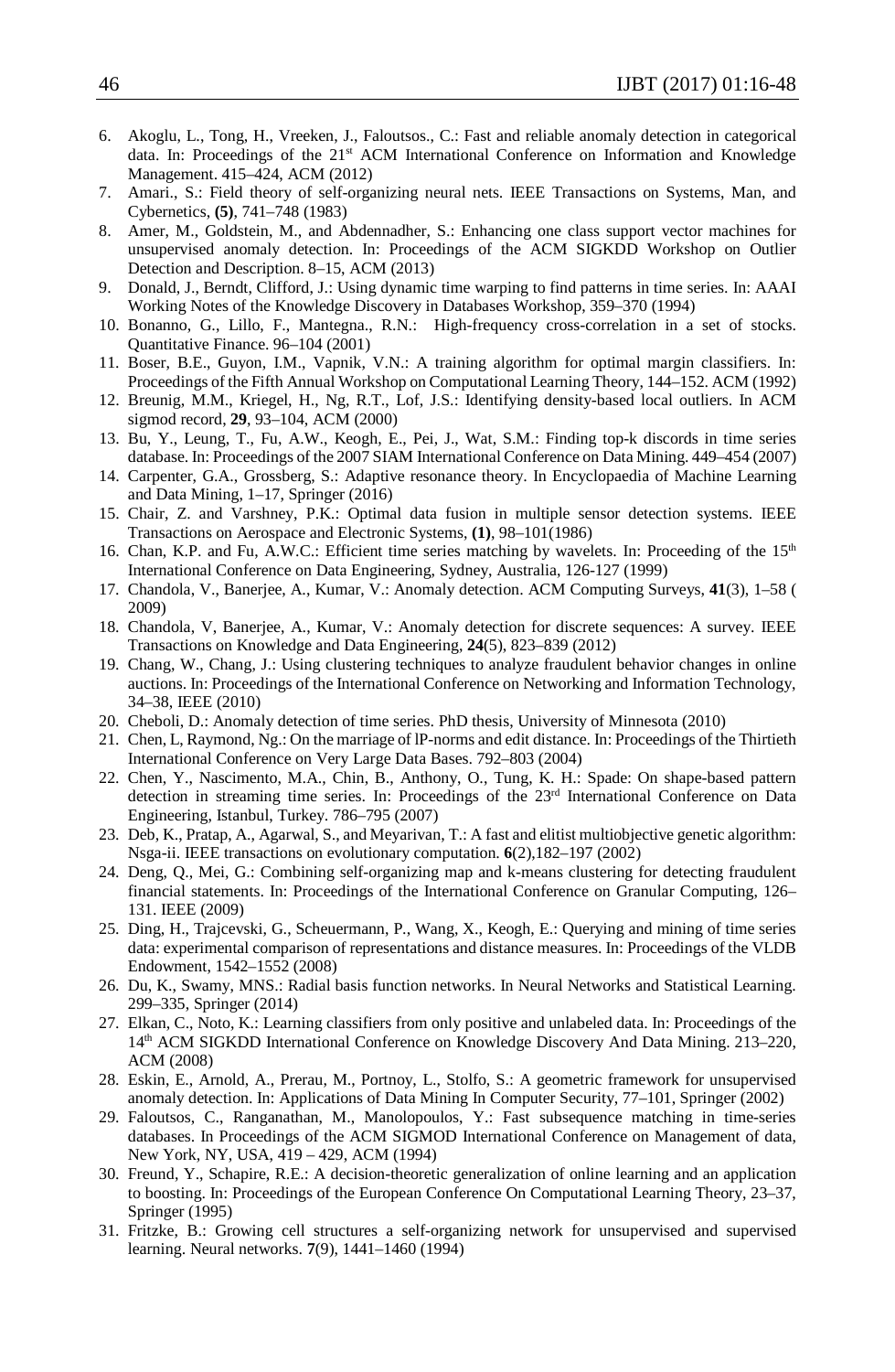- 32. Fujimaki, R., Yairi, T., Machida, K.: An anomaly detection method for spacecraft using relevance vector learning. Advances in Knowledge Discovery and Data Mining, 785–790 (2005)
- 33. Ghosh, S., Reilly, D.L.: Credit card fraud detection with a neural-network. In: Proceedings of the Twenty-Seventh Hawaii International Conference on System Sciences, **3**, 621–630, IEEE (1994)
- 34. Grünwald, P.D.: The minimum description length principle. MIT Press (2007)
- 35. Guha, S., Mishra, N., Roy, G., Schrijvers, O.: Robust random cut forest based anomaly detection on streams. In: proceedings of the International Conference on Machine Learning, 2712–2721 (2016)
- 36. Gupta, M., Gao, J., Aggarwal, C.C., Han, J.: Outlier detection for temporal data: A survey. IEEE Transactions on Knowledge and Data Engineering, **26**(9), 2250–2267, (2014)
- 37. Hodge, V.J., Austin, J.: A survey of outlier detection methodologies. Artificial Intelligence Review, **22**(2), 85–126 (2004)
- 38. Hsu, C., Chang, C., Lin, C. et al.: A practical guide to support vector classification. (2003)
- 39. Huang, H., Mehrotra, K., Mohan, C.K.: An online anomalous time series detection algorithm for univariate data streams. In: Proceedings of the International Conference on Industrial, Engineering and Other Applications of Applied Intelligent Systems. 151–160. Springer (2013)
- 40. Huang, H., Mehrotra, K., Mohan, C.K.: Rank-based outlier detection. Journal of Statistical Computation and Simulation, **83**(3) ,518–531(2013)
- 41. Huang, H., Mehrotra, K., Mohan, C.K.: Detection of anomalous time series based on multiple distance measures. In: Proceedings of the 28<sup>th</sup> International Conference on Computers and Their Applications, Honolulu, Hawaii, USA, (2013)
- 42. Issa, H., Vasarhelyi, M.A., Application of anomaly detection techniques to identify fraudulent refunds, (2011)
- 43. Jin, W., Tung, A. KH., Han, J., Wang, W.: Ranking outliers using symmetric neighbourhood relationship. Advances in Knowledge Discovery and Data Mining, 577–593, Springer (2006)
- 44. Keogh, E., Ratanamahatana, C.A.: Exact indexing of dynamic time warping. Knowl. Inf. Syst. **3**, 358– 386 (2005)
- 45. Keogh, E., Folias, T.: The ucr time series data mining archive, (2002)
- 46. Keogh, E., Lin, J.: Hot SAX: Efficiently finding the most unusual time series subsequence. In: Proceedings of the 5<sup>th</sup> IEEE International Conf. on Data Mining, Houston, Texas, 226 – 233 (2005)
- 47. Keogh, E., Lin, J., Fu, A.: Hot sax: Efficiently finding the most unusual time series subsequence. In: Proceedings of the Fifth IEEE International Conference on Data Mining, pp. 8, IEEE (2005)
- 48. Keogh, E., Lin, J., Lee, S., Herle, H.V.: Finding the most unusual time series subsequence: Algorithms and applications. Knowledge and Information Systems, **11**(1), 1–27 (2007)
- 49. Kohonen, T: The self-organizing map. In: Proceedings of the IEEE, **78**(9),1464–1480 (1990)
- 50. Kohonen, T.: Essentials of the self-organizing map. Neural Networks, **37**, 52–65 (2013)
- 51. Lin, J., Keogh, E., Li, W., Lonardi, S.: Experiencing sax: A novel symbolic representation of time series. Data Mining and knowledge discovery, **15**(2), 107 (2007)
- 52. Ma, J., Theiler, J., Perkins, S.: Accurate on-line support vector regression. Neural computation. **15**(11), 2683–2703 (2003)
- 53. Markou, M., Singh, S. Novelty detection: a review part 1: Statistical approaches. Signal processing. **83** (12), 2481–2497 (2003)
- 54. Markou, M., Singh, S.: Novelty detection: a review part 2: Neural network based approaches. Signal Processing. **83**(12), 2499–2521 (2003)
- 55. Mehrotra, K., Mohan, C.K., Ranka, S.: Elements of artificial neural networks. MIT Press (1997)
- 56. Moayedi, H.Z., Masnadi-Shirazi, MA.: Arima model for network traffic prediction and anomaly detection. In: Proceedings of the International Symposium on Information Technology, ITSim.**4**, 1–6. IEEE (2008)
- 57. Park, J., Sandberg, I.W.: Universal approximation using radial basis-function networks. Neural computation. **3**(2), 246–257 (1991)
- 58. Patcha, A., Park, J: An overview of anomaly detection techniques: Existing solutions and latest technological trends. Computer networks. **51**(12), 3448–3470 (2007)
- 59. Pelleg, D., Moore, A.: X-means: Extending k-means with efficient estimation of the number of clusters. In: Proceedings of the 17<sup>th</sup> International Conf. on Machine Learning, 727–734, Morgan Kaufmann (2000)
- 60. Marco, AF., Pimentel, Clifton, DA., Clifton, L., Tarassenko, L.: A review of novelty detection. Signal Processing. **99**, 215–249 (2014)
- 61. Pincombe, B.: Anomaly detection in time series of graphs using arma processes. Asor Bulletin. **24** (4), 2 (2005)